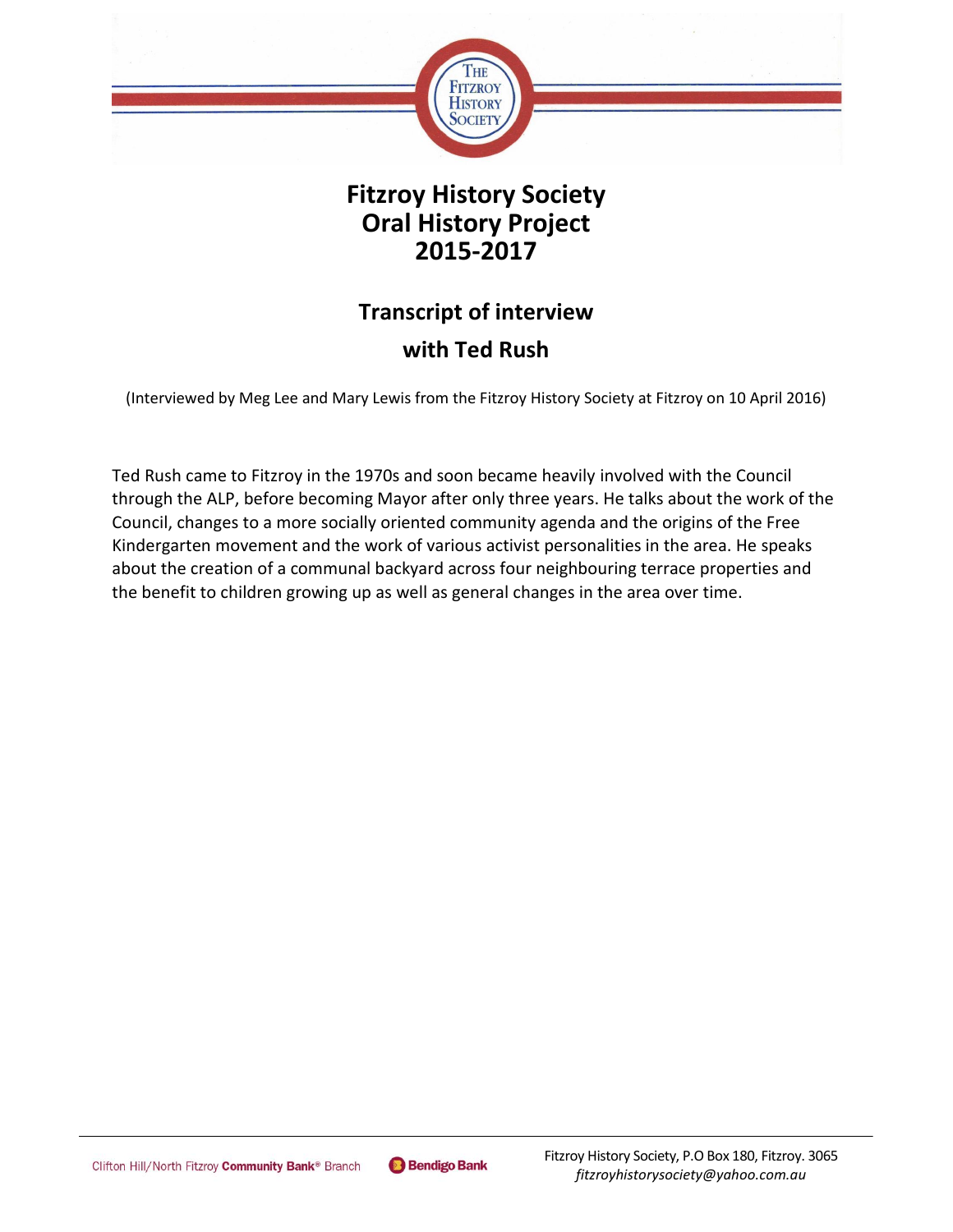| <b>THE FITZROY</b><br>HISTORY |  |
|-------------------------------|--|
|                               |  |
|                               |  |

#### **START OF TRANSCRIPT**

- Facilitator 1: Mary Lewis ...
- Facilitator 2: And Meg Lee. We're here with Ted Rush, an ex-mayor of Fitzroy and a long-time resident. So how long have you been here, Ted?
- Ted Rush: Well I came here in 1970 after wandering around the Carlton and [unclear] and so on in search of somewhere to live, a house of my own. I went, I think, to something like 20 properties in just, school holiday time it was, and I found nothing. I was really quite disgusted with the fact that I'd wasted my holiday, so to speak. Anyway, I rang that day my brother and I was speaking to him. He was in Horsham, and he said well go around to Smythes. [1:14]

They're auctioneers I know in Fitzroy. He said, I was at school with one of them, they'll know. So I went around there and the first thing that happened was I saw the younger of the brothers and he said look, I think you should just speak with my older brother, Ken, because he knows your brother, I know that. So I did and Ken said to me alright look, I'll be in charge here now. Get into the car and we'll go and we'll first of all go to 40 Gore Street because there's a property there on the market and it might suit you.

Coming along Gore Street towards 40 Gore Street we stopped in front of this house where I now live. He said look, this has come on the market just as I've been coming out the door, really. He said, we can have a look in there if you like and oh, I couldn't believe that there was a sort of structured house the way it was put together, this is what I wanted. He said look alright, he said we'll do the papers and by later that day I had, to all intents and purposes, bought the house. It made me realise that… How easy it was if you turned up at the right place, and I've been here ever since.

- Facilitator 2: So what was your neighbourhood like in those early days, Ted?
- Ted Rush: Well, it was a very, it was what I'd call a dull neighbourhood in a sense because there were a few of the people from the past still living here, but not all that many. Nothing seemed to sort of be changing very much except that we would be objecting about whose around and who's doing this and who's doing that. It very quickly changed from being a dull neighbourhood to being a neighbourhood with several younger people, including myself, came and were interested in what was going on. My neighbour in here was Glyn Elias and his family.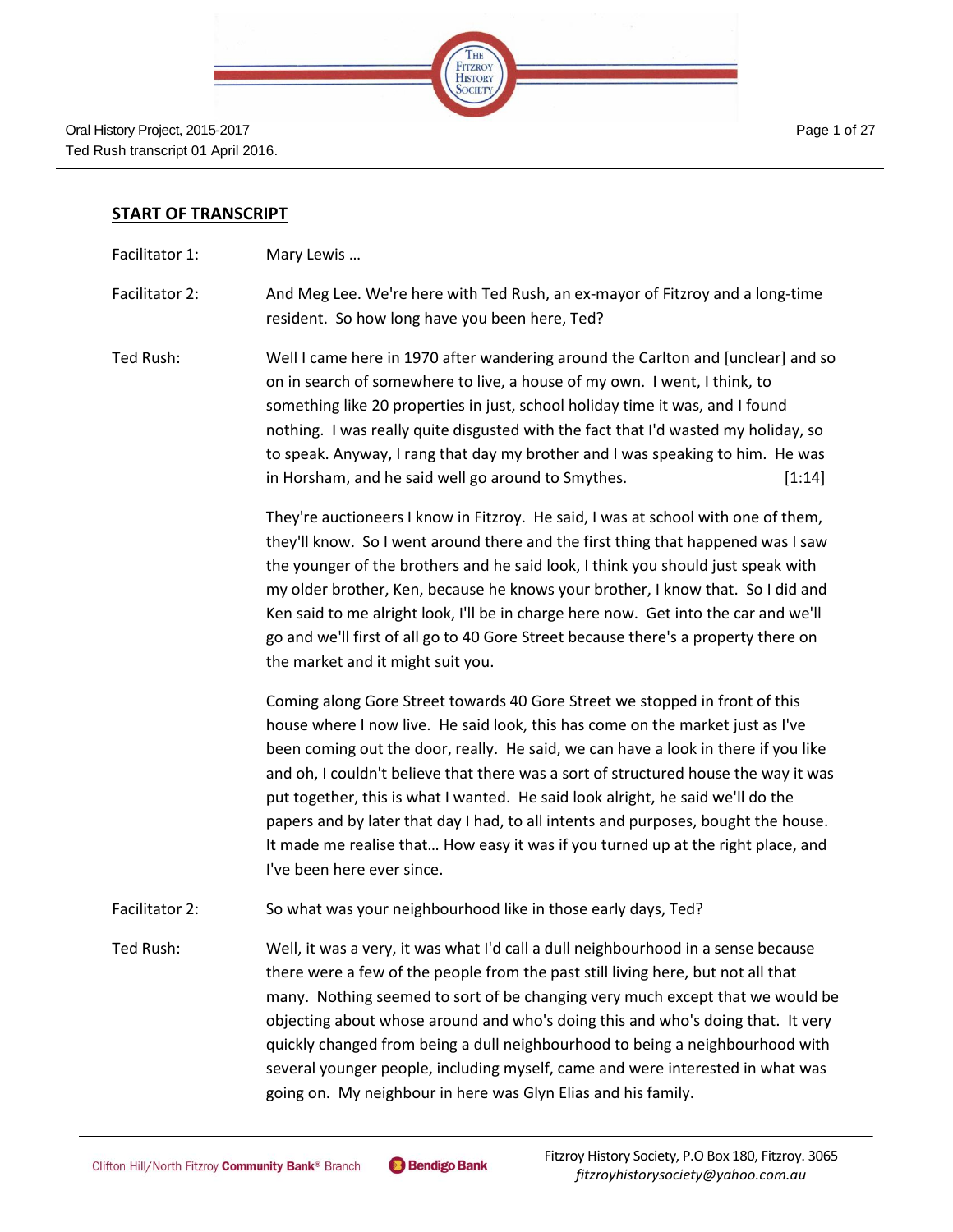|                    | <b>STATE</b> |
|--------------------|--------------|
|                    |              |
| FITZROY<br>HISTORY |              |
|                    |              |
|                    |              |

[3:31]

He was on the Council. No he wasn't. The year after I was on the Council he came to the Council. So we had two living close by…

Glyn, G-l-y-n, Elias, E-l-i-a-s. So that became very helpful a bit later. So the first year I was here really I just got to know the street. It was mainly older people and it included people who had been here for many years. There was a Mrs Barker I remember and I think there was a lady's name over the road, I've been trying to think of that. She was, her name was…

- Facilitator 1: Anglo Saxons? Were they Anglo Saxons?
- Ted Rush: Anglo Saxons, yes.
- Facilitator 1: Very little immigration presence.

Ted Rush: Yeah. There was some immigration presence, but not a great deal of it. So there hasn't been, I don't think you would say there's been a big overseas contingent, as it were, of present owners. But the ones that have been around are very interesting. It slowly changed to become more and more young people who were younger people who were doing well probably in their jobs and they could afford to pay what was above the general Melbourne market rate. So Glyn Elias and his family lived in here and next door well, first of all it was David Parke and then Dick Coldham and next door again it belonged to Dick and Bruce.

> So we obviously shared a great deal in common and the first really notable thing, because we'd become very dependent on each other really. The first thing was that I suppose an excursion into a new area for me. I bought this house. I bought the loft and I had one for about a month and I had to sell it again. Then the other one I had about a month more and I had to sell that because I had no money. I thought I might be able to rake up someone who would be interested, and so that brought a different sort of group.

> > [6:26]

But Bruce Coldham had been here the longest and he's now sort of a reasonably important architect in the United States. He helped us out with things and it was decided that we would remove all the fences because they were falling down and in really, well they just couldn't be repaired. They were simply falling down.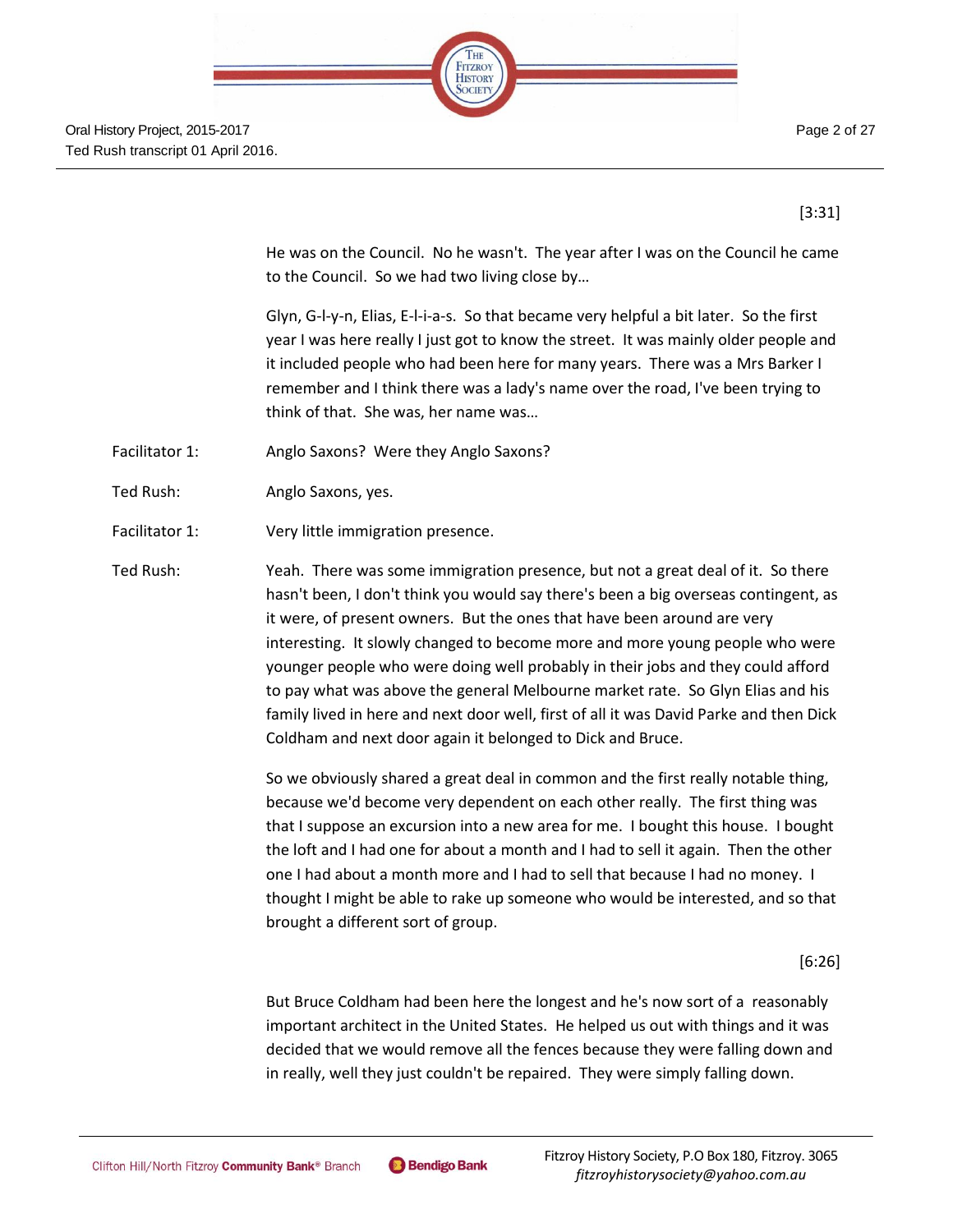

Page 3 of 27

| Facilitator 1: | So that was between your left hand and your right hand. |  |
|----------------|---------------------------------------------------------|--|
|                |                                                         |  |

- Ted Rush: Then here, and right hand again.
- Facilitator 1: So you have common yards.

Ted Rush: Four, we had. When the fences came down it was really one of the funniest days of my life, to come out and go out the back and see these sort of dunnies, as it were, sitting halfway.

## [Laughter]

Well that sort of forced our hands, really, we had to do something about it. So it wasn't a difficult job to do because each house had a space in it which was possible to have a sort of toilet put in. That really bound us together for the first time. Then David Parke, who was next door, I said - not right at the beginning Dick wasn't next door. He was living with Bruce. David said I will go and lay out a garden and the garden's been laid out. I'll show you after, it's very, it really is remarkable what we did, I think.

Then we had the issue of who was going to look after the garden. Well, we looked after our own bits and pieces and that was no problem. I thought it might be, but it wasn't. Gradually children began to arrive, until we finished up I can say before the first child left here there had been 12 different children spending a lot of time here if they weren't actually living here, like kids across the road. So we had all these little kids running around. They learnt to play very effectively with each other and I've just, last week there was a meeting, dinner which Dick prepared, for the Coldham children.

There were four girls and…

[9:04]

Ted Rush: Yeah. There were three children in 103. There were none here except I'm really a sort of, almost like a hotel room with relations and friends and things all going through. Then there were three there, four girls in here next door at 107 and from time to time there were two or three changes, at 109. But there were two girls in one go and then there was one boy and then there were two more girls. It was all go, go, go and these kids all, they grew up with all of that.

Facilitator 2: That must've been wonderful for the children.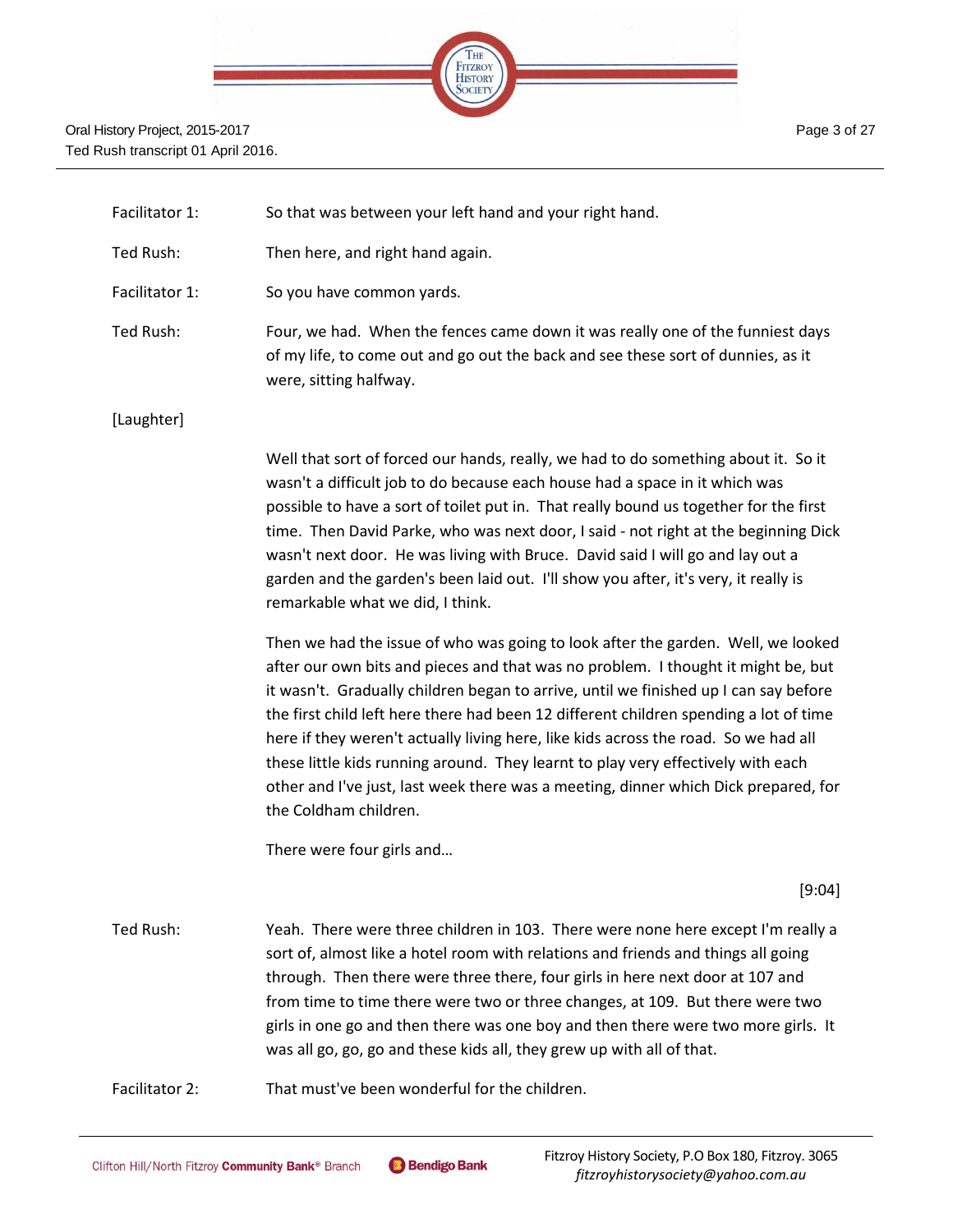

| Ted Rush:          | Oh they think now they're, but they were in a wonderful state on Tuesday. Just<br>thrilled to bits because two of them have got babies and oh, and the photos of all<br>them. So it's never been, here, very quiet.                                                                                                                                                                                                                                                                                                                                                                                             |
|--------------------|-----------------------------------------------------------------------------------------------------------------------------------------------------------------------------------------------------------------------------------------------------------------------------------------------------------------------------------------------------------------------------------------------------------------------------------------------------------------------------------------------------------------------------------------------------------------------------------------------------------------|
| Facilitator 2:     | So just can I be sure about this. The communal garden was behind three houses or<br>more?                                                                                                                                                                                                                                                                                                                                                                                                                                                                                                                       |
| Ted Rush:          | Four. [103, 101, 107 and 109.]                                                                                                                                                                                                                                                                                                                                                                                                                                                                                                                                                                                  |
|                    | Oh, it's a wonderful space, you'll see. The                                                                                                                                                                                                                                                                                                                                                                                                                                                                                                                                                                     |
| [Aside discussion] |                                                                                                                                                                                                                                                                                                                                                                                                                                                                                                                                                                                                                 |
|                    | all kept going and we really, the Elias' then moved on later and now there's just<br>one lady there, Mrs - she was the former Mrs - what's their names? They had a<br>big, a very big store thing around in beyond Smith Street there, coming up<br>from                                                                                                                                                                                                                                                                                                                                                        |
|                    | [11:32]                                                                                                                                                                                                                                                                                                                                                                                                                                                                                                                                                                                                         |
|                    | Collingwood, yeah. Anyway, she's there now and I think she's, she told me that<br>she's a - some of this won't appear anywhere, I hope - but she was It's<br>interesting, she                                                                                                                                                                                                                                                                                                                                                                                                                                   |
| Facilitator 2:     | So for that period of time, the '70s, a communal garden, I wonder how common<br>that was.                                                                                                                                                                                                                                                                                                                                                                                                                                                                                                                       |
| Ted Rush:          | Oh, it wasn't very common at all. I mean I haven't come across it at all before. I<br>think there are some. There was a newspaper article about it. I couldn't say - I've<br>probably got that somewhere. But it just suited us as                                                                                                                                                                                                                                                                                                                                                                              |
| Facilitator 1:     | As adults, when you met them again on Tuesday, adults with their own families,<br>what were some of their reflections?                                                                                                                                                                                                                                                                                                                                                                                                                                                                                          |
| Ted Rush:          | Oh, they think it was wonderful. Oh and they told me it was wonderful, your<br>place there, because we sort of said - sort of said, this mightn't be exactly right -<br>that if they were on our territory they had to put up with whatever the person<br>whose territory it was said and did. Towards the end there was really, the<br>youngest one, Hugh, he would be sent around to try and find me and say oh, I'd<br>like a biscuit, chocolate biscuit. They had chocolate biscuits constantly and he<br>would come down here. Once he got a biscuit the others had come out of the<br>bushes like nobody. |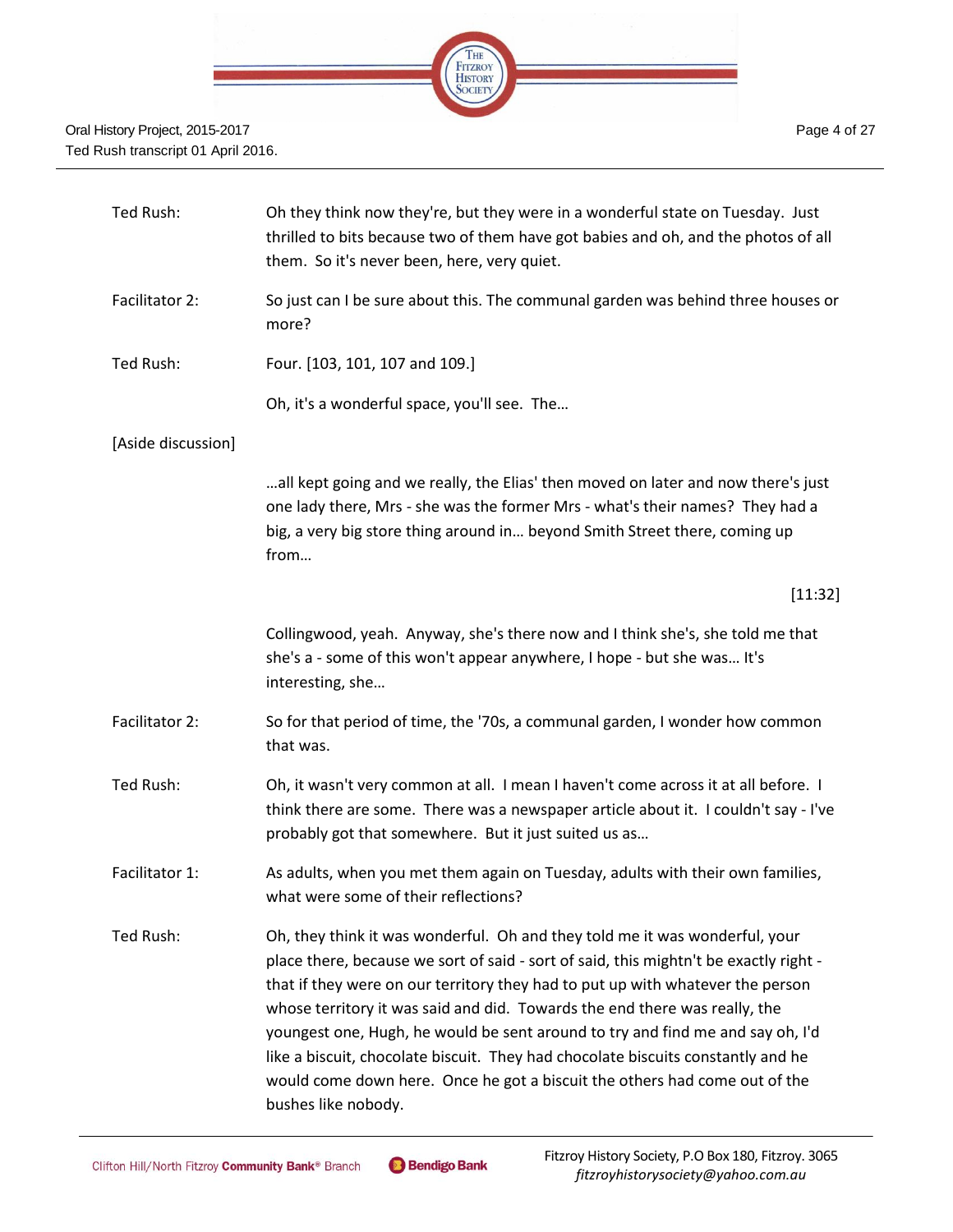

## [Laughter]

That went on for years.

Facilitator 1: Yes, yes. Did you tell them that you were going to be talking to a recorder?

Ted Rush: No, I didn't tell them that. So when I met them they were all in full flight by the time I got there. It took about one minute and, with the new babies, and so it was…

[13:26]

- Facilitator 1: Yes, so was this an impetuous for you to stand for council, Ted?
- Ted Rush: Well, why I stood for council is that I was the only person eligible to stand as an ALP member of council because the others hadn't been here long enough, anyone else. So the selection went on and I was being opposed by a man called someone Williams. I think he was selling property. Yes he was, he was a property man, and about a week before the application had finished he came and said to me look, I can't be bothered going through all this, I'll leave. So I was… [You were elected unopposed.] … Didn't have to do anything. This is where the things used to really get going. I was the only one, what was called the new brand for a while and we were sort of renovators, we thought. We thought we were up to trying to get into the Council and then we'd do all these sort of wonderful…
- Facilitator 1: What year was this, Ted?
- Ted Rush: 1972. I was there I think at the end of I think I was a member at the end of '71 then at the end of '72 in came people who are very prominent now, some of them. I mean Barry Pullen and he went on to become a member of parliament.
- Facilitator 1: Yeah, Lance [Patford], was still there?
- Ted Rush: Lance Patford. Lance, he died. but he came in in the third year. Once and the second.
- Facilitator 1: Was Ralph Mclean amongst those?
- Ted Rush: No, he didn't come in until even after the Patfords. But we did have Paul Coghlan, he was a member. He's now a Supreme Court judge. We had - oh, I think we were the main ones and these other ones came in.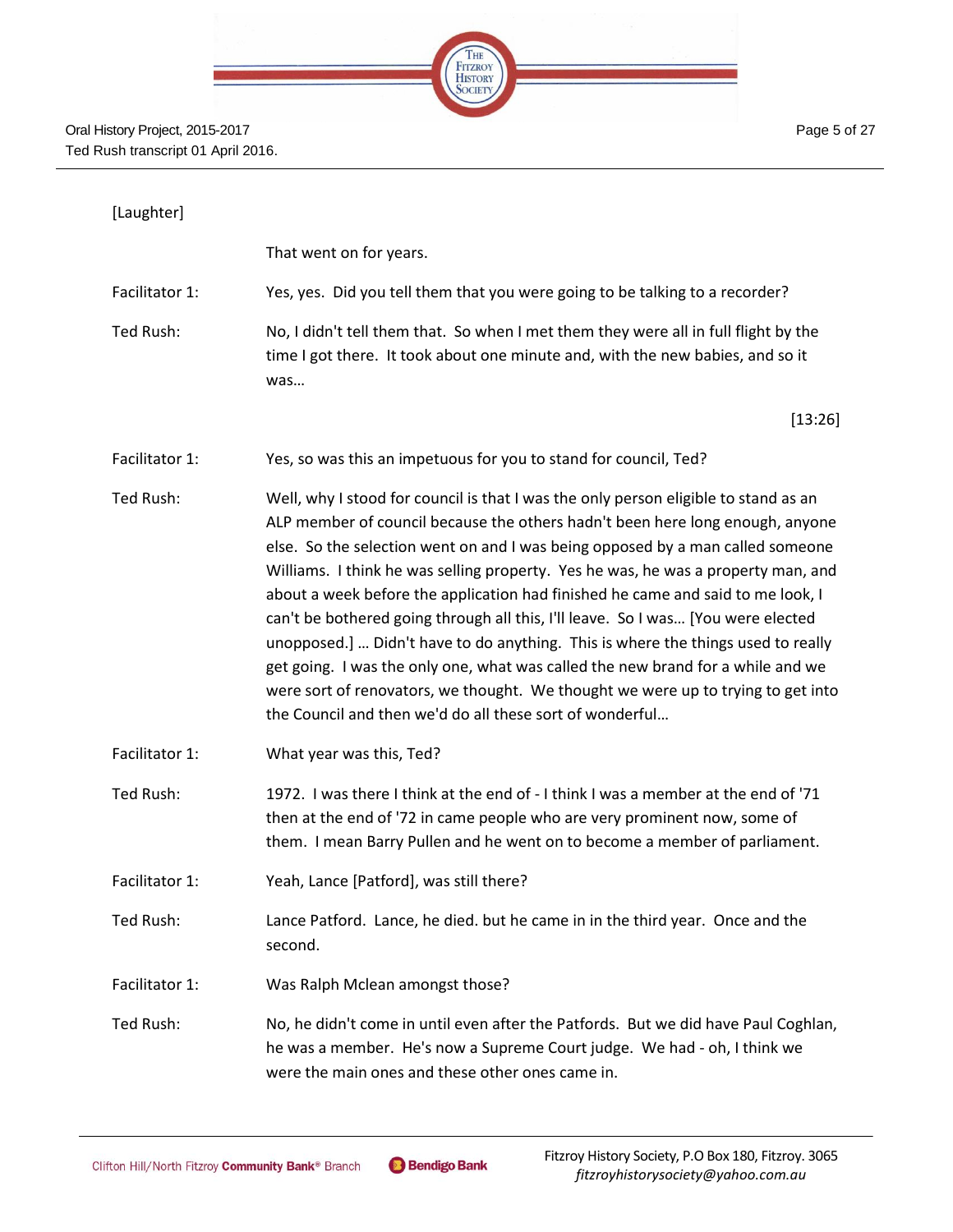

Page 6 of 27

| Facilitator 1:        | Mm, and why were you considered the new, the new                                                                                                                                                                                                                                                                                                                                                                                                                                                        |
|-----------------------|---------------------------------------------------------------------------------------------------------------------------------------------------------------------------------------------------------------------------------------------------------------------------------------------------------------------------------------------------------------------------------------------------------------------------------------------------------------------------------------------------------|
|                       | [15:58]                                                                                                                                                                                                                                                                                                                                                                                                                                                                                                 |
| Ted Rush:             | Oh because it was run down. There was nothing there. The Members of Council<br>really did nothing much, I mean                                                                                                                                                                                                                                                                                                                                                                                          |
| <b>Facilitator 2:</b> | Who were the old ones, then?                                                                                                                                                                                                                                                                                                                                                                                                                                                                            |
| Ted Rush:             | There was Bill Peterson, but he did do things.                                                                                                                                                                                                                                                                                                                                                                                                                                                          |
|                       | There was, the man who - [Byrne], Byrne. What was his name? Is it Byrne?<br>Anyway, I've probably got that somewhere. Anyway, I'll come, it's not hard to<br>find.                                                                                                                                                                                                                                                                                                                                      |
|                       | Harold Mackrell would have been in that third group, I think. So by the, when I<br>finished - I became ill, because you see for our sins we weren't paid anything. We<br>had no time and I was working at the Teachers' College and it was just impossible,<br>I mean                                                                                                                                                                                                                                   |
| Facilitator 1:        | You were a lecturer there? over at Melbourne University?                                                                                                                                                                                                                                                                                                                                                                                                                                                |
| Ted Rush:             | Yes, well yes, it was Secondary Teachers' College in those days and I went through<br>there then until I retired, and of course by the time I finished, without having to<br>do any further study to get there I was a member of Melbourne University staff.                                                                                                                                                                                                                                            |
| [Laughter]            |                                                                                                                                                                                                                                                                                                                                                                                                                                                                                                         |
|                       | Except they then really said oh alright, you can stay here for one year. This is<br>when the University took over. You can stay for one year and then if your<br>academic things are sufficient you'll be able to just perhaps make an application to<br>stay on. I had a Master's degree by then, so, and that was going to count as<br>nothing. So we were given, really, a rough treatment and I think they would've let<br>me be there a bit longer provided I didn't expect to get paid very much. |
|                       | [18:02]                                                                                                                                                                                                                                                                                                                                                                                                                                                                                                 |
| Facilitator 1:        | Mm, so you were a member of council while you were working fulltime.                                                                                                                                                                                                                                                                                                                                                                                                                                    |
| Ted Rush:             | Mm.                                                                                                                                                                                                                                                                                                                                                                                                                                                                                                     |
| Facilitator 1:        | How long were you a member of council before  you became a mayor.                                                                                                                                                                                                                                                                                                                                                                                                                                       |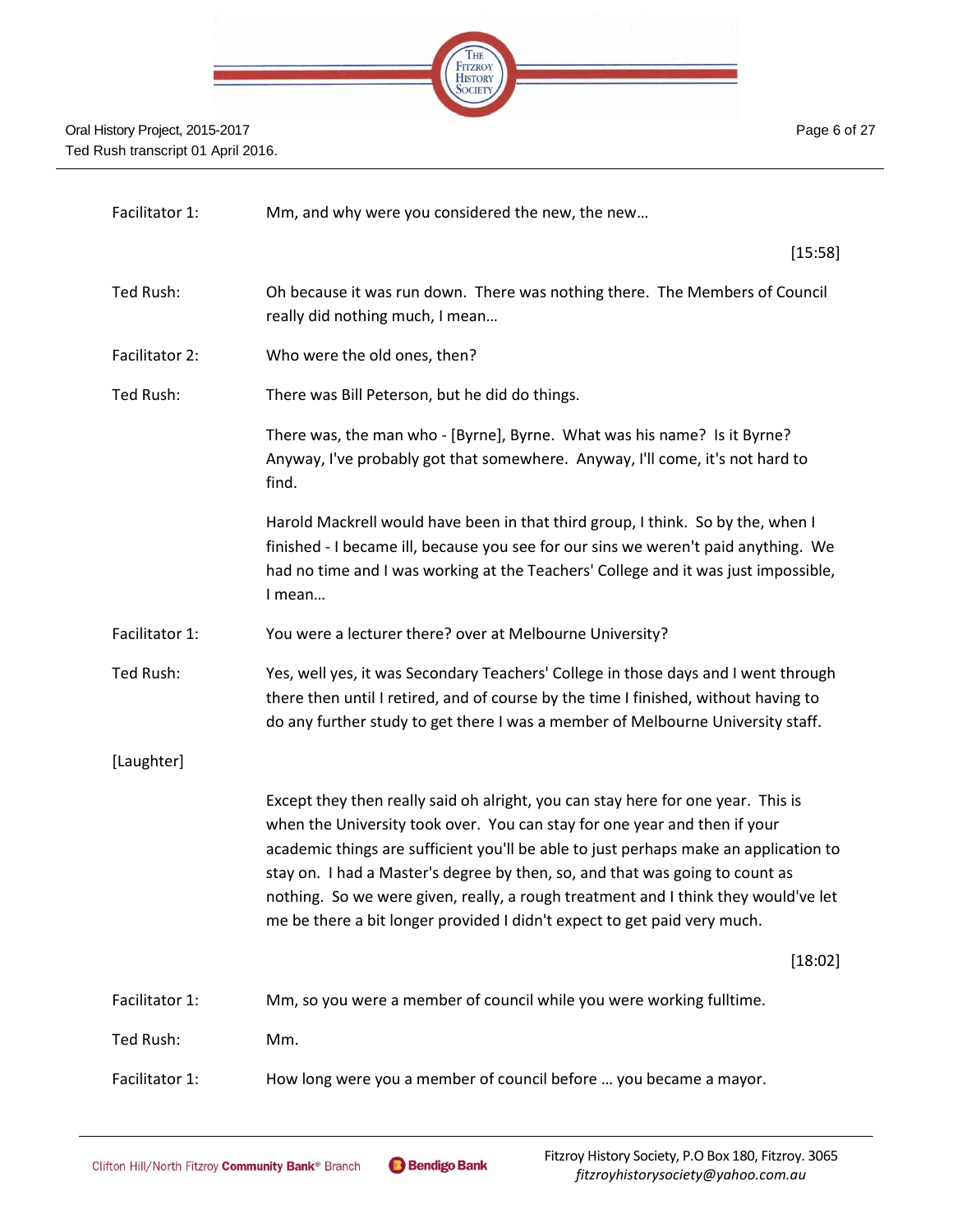

| Ted Rush: | Oh, I was only three years, in my third year. Because in the fourth year, in the     |
|-----------|--------------------------------------------------------------------------------------|
|           | third year, I think five, or actually five ALP people were actually, won all the, I  |
|           | think we might've won all the seats. It wouldn't be very difficult to find out about |
|           | that either. But we changed the whole face of the thing. Whereas in the first year   |
|           | I went, when I was the only one of my kind, as it were, in caucus, not in public     |
|           | view of things, they were shocking, some of them. They just were rude and            |
|           | [laughs], it was really, it was really an interesting experience and                 |
|           |                                                                                      |

Facilitator 1: Tough times, though, for you, Ted.

Ted Rush: Well yes, but I seemed to be able to manage tough times reasonably well.

- Facilitator 2: But those original members of the Council, my impression was that it was always a Labor council. Is that not correct?
- Ted Rush: Oh, it was a Labor council but these people weren't participating in the Labor. They were going in as Labor councillors but they weren't, in my best, as far as I - Joe Byrne, that's the one I was trying to think of before, Joe Byrne, they couldn't, they'd had no contact, real contact with the Labor Party and the Labor Party was a very tired party by then, and it then flourished quite quickly.
- Facilitator 2: So they weren't interested in policies that the Labor Party might've been.
- Ted Rush: No, no and they weren't interested in making many changes to it. Change would be a bit of an anathema to some of them, I think.

[20:03]

Anyway, I was, the man whose position I took, I think he might've been a fireman or something. But they had no, they had no one who was really much in touch with what's going on in the broader sort of world or, and it's reading or becoming familiar with new things which were happening all around. They just seemed to not be capable of that.

They were, and they didn't like me. They didn't like me as a councillor. They weren't very rude to me. I mean I just, they'd get some motion set up and off we'd go. So that, but that was an interesting year. But there were people. There was Les Peel. Do you know Les?

He and his wife, they were both mayor at different times and he, he had been around the political bushes for a long time and he was persona non grata to them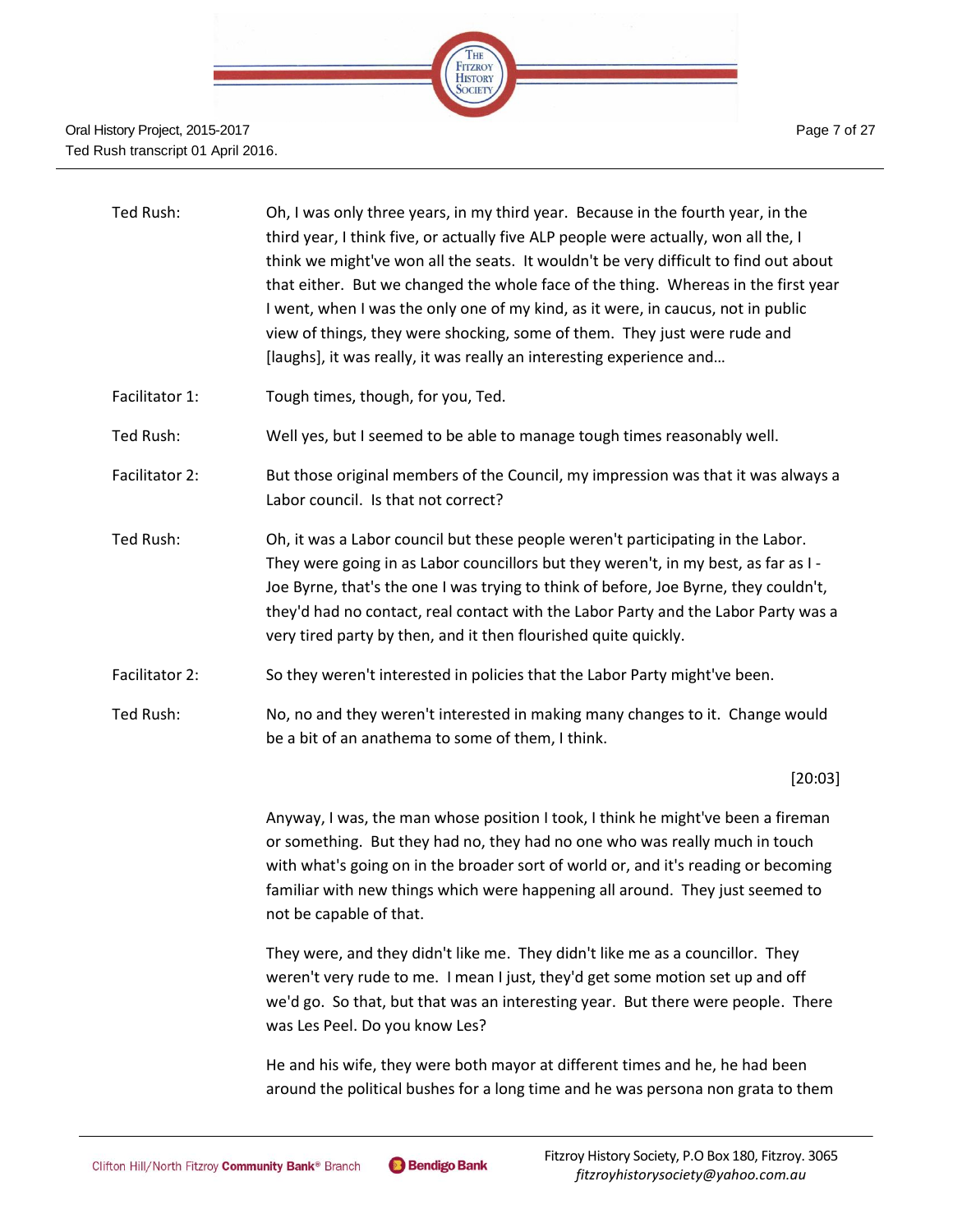

Page 8 of 27

as well, for different reasons. So I, really, discussed each week what was going to be on the notice paper with Les. I didn't always agree with Les, but I, but it was a sort of refuge so to speak to have someone to talk about. When we got going after though the other years were really remarkable.

Each Saturday if we could we went around and looked at the various properties being, applying for permits and goodness knows what and we got to know a few of the sort of Greek and Italian people who had just recently come. So that was good, and, but and really to have people like Barry Pullen and Paul Coghlan was just wonderful. We stood our ground against, not against - yes, well when the town, the city engineer wanted to run things we were, they were able to sort of quieten him down. So we sort of, but it was an interesting time.

- Facilitator 1: Well where did you start? Where did the new councillors start to change things?
- Ted Rush: I would say in 1973.
- Facilitator 1: **What did you start with? Example 2014 [22:44]** [22:44]
- Ted Rush: Well some of the things had already been changed. Paul, not Paul, Barry Pullen had played a very important role in the property that was all changed up there in North Fitzroy, Brooks Crescent…. That was going.
- Facilitator 2: …Housing Commission, the battle with the Housing Commission.
- Ted Rush: That's right. Then our battles began with the Housing Commission and other people.
- Facilitator 1: Because, just to explain, Brooks Crescent was wanting to be taken over by the Housing Commission, totally demolished and rebuilt and there was an argument to conserve the heritage of the area. …. It became very bitter, didn't it?
- Ted Rush: Mm, that's exactly right, yeah. So, and… Oh it did but I wasn't involved in it at all. But I know that there were all sorts of trouble. But people like Paul Coghlan and Barry Pullen, Glyn Elias and others, we really, and I - we'd stand our ground. I had sufficient experience of that with the freeway, for instance. I was, I think with Harold Mackrell, he went with me. I can remember, we went somewhere, a neutral sort of place, to talk to the CRB in those days. The Country Roads Board people I think were actually doing all the building and they said that they wanted to see us, so off we went. Then when I got there, there was just two of them and the two of us.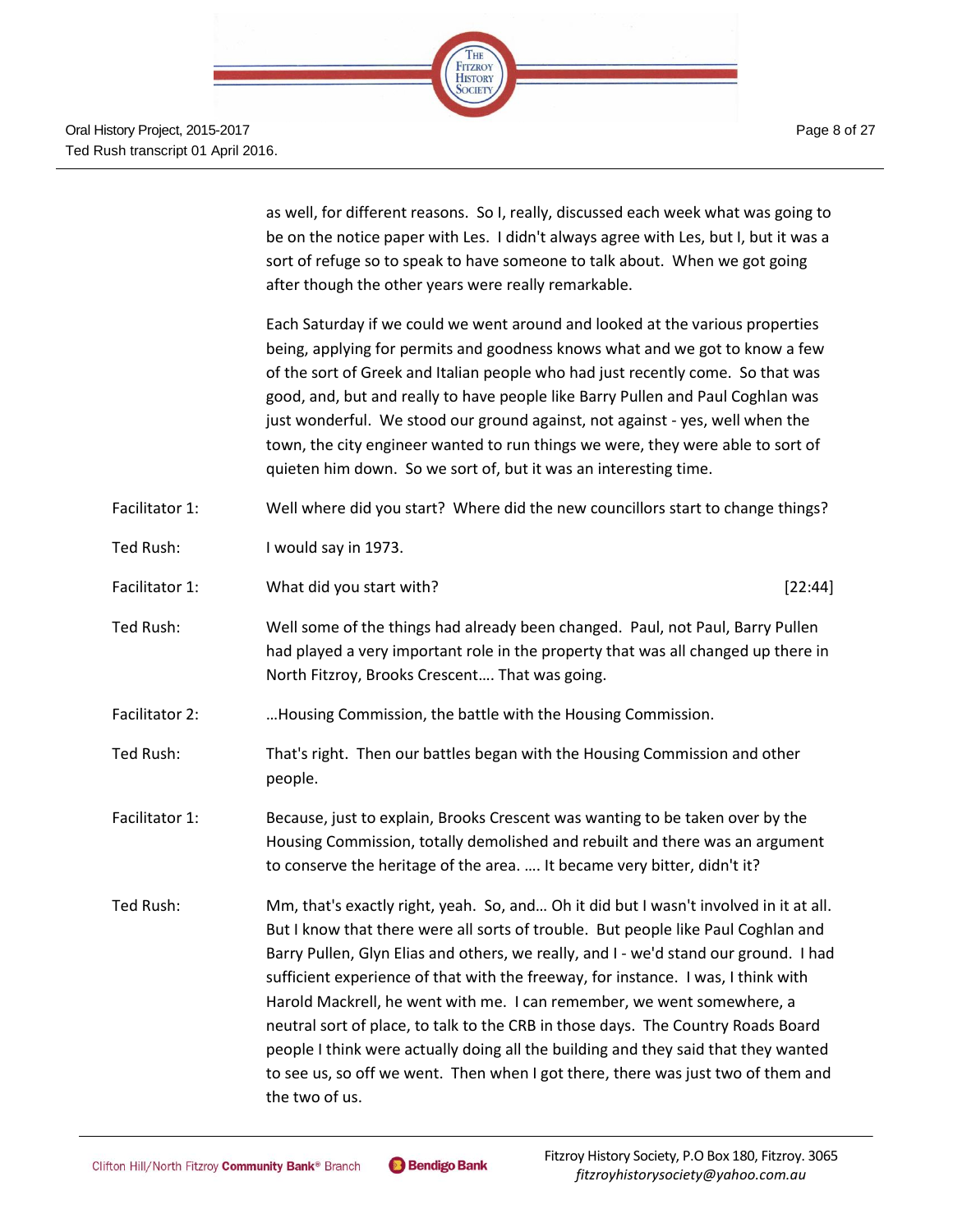

|                | They said right, now this is what we're going to do. I said, I beg your pardon? I'll<br>never forget this. I said, well they said yes, it's all laid out here. I said look, I'm not<br>going to read this now. Thank you for coming along and we'll have a look at it,<br>and so on. Harold used to be constantly saying oh, I couldn't believe what you<br>were saying to them.                                                                                                                                                                                                       |         |
|----------------|----------------------------------------------------------------------------------------------------------------------------------------------------------------------------------------------------------------------------------------------------------------------------------------------------------------------------------------------------------------------------------------------------------------------------------------------------------------------------------------------------------------------------------------------------------------------------------------|---------|
| Facilitator 2: | Harold was - we both knew Harold he was a very polite and a gentle person<br>wasn't he? Yes.                                                                                                                                                                                                                                                                                                                                                                                                                                                                                           |         |
| Ted Rush:      | Yes, Harold Yes he was, he was.                                                                                                                                                                                                                                                                                                                                                                                                                                                                                                                                                        | [25:11] |
|                | He was a very gentle person, yes. Anyway, we were anxious with a lot of the<br>things to see what really lay behind. We weren't servants of the bodies who were<br>- we weren't fellow sort of travellers and so all that was really interesting. Then                                                                                                                                                                                                                                                                                                                                 |         |
| Facilitator 1: | Because it was radical, what they wanted, what the Country Roads Board wanted<br>to do                                                                                                                                                                                                                                                                                                                                                                                                                                                                                                 |         |
| Ted Rush:      | Well yes, it was not what we would want. I didn't know much of the history<br>before but we didn't want certain things to be done just because the Country<br>Roads Board wanted them. So I think a lot of it was an attempt to raise the<br>capacities of the Council to affect what was going on in the city. That was one of<br>the incidents which brought all that about. We also - well that had a funny ending<br>really because just towards the end of when I was there we had a meeting with -<br>what's the man, he was a member for Carioh[unclear]. No Tresize [unclear]. |         |
|                | He was roads minister and oh, it was one of the funniest moments of my life<br>because we talked about what we were wanting and I can't even remember what<br>it was. But he then said when we were leaving, look, he said, oh, he said, I'll be<br>looking for you people when you're elected too. He was in opposition actually<br>then, but we'll be looking for people like you. I thought I can't believe he'd say<br>that [laughs]. Oh, we did have funny times.                                                                                                                 |         |
| Facilitator 2: | He was impressed with you then.                                                                                                                                                                                                                                                                                                                                                                                                                                                                                                                                                        |         |
| Ted Rush:      | Yeah, well not, I was really the third party. The other two were spot on.                                                                                                                                                                                                                                                                                                                                                                                                                                                                                                              |         |
| Facilitator 1: | You sound like a hard bargainer, Ted.                                                                                                                                                                                                                                                                                                                                                                                                                                                                                                                                                  |         |

[27:22]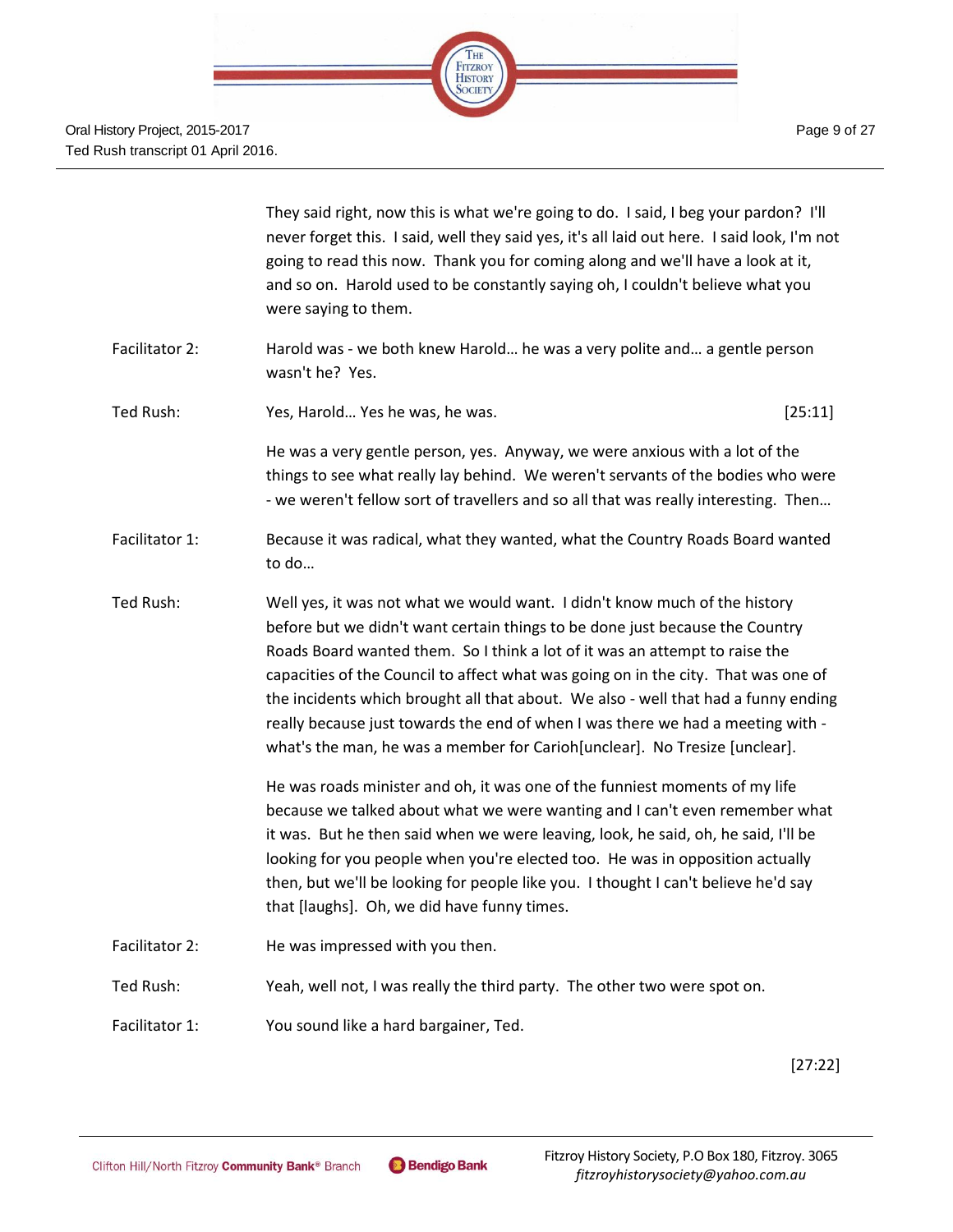

| Ted Rush:      | Well, we did bargain and we were keen that the right behaviours were associated<br>with whatever we were doing. Oh, another case of that was - see, this next one<br>led us to see [Hamer]. But there were people bashing down buildings night and<br>day, so to speak, and there was a building on the corner of Gore Street and<br>Victoria Parade, which was a beautiful big old house, had a stunning staircase, and<br>I'd only just seen it very briefly.                                                                                                                              |
|----------------|----------------------------------------------------------------------------------------------------------------------------------------------------------------------------------------------------------------------------------------------------------------------------------------------------------------------------------------------------------------------------------------------------------------------------------------------------------------------------------------------------------------------------------------------------------------------------------------------|
|                | Louise Elliot, she was wonderful about all these things. She became a councillor<br>too as things went, and Louise offered to check as often as she thought was - well,<br>whether it was, if it were strictly necessary someone else would be involved. But<br>she was party to saying look, we've got to protect this building come high water,<br>or whatever come. So it was the middle of winter and we had a whiff of what was<br>going on and she rang us to say that she believed they would be there late in the<br>day, like midnight or whatever and we should all go down there. |
|                | So down we all went and low and behold there they were. They'd been there,<br>these people, smashing the place up and there was fog. They were hurling the<br>things from the roof, oh preservation and they were really school kids, I think,<br>under this man from Werribee. Well, they said they were. I mean they might've<br>been. Could've said anything I suppose. That had to be demolished because they<br>had done so much damage.                                                                                                                                                |
| Facilitator 2: | Was that Money Miller's house? Mm, I think it might've been.                                                                                                                                                                                                                                                                                                                                                                                                                                                                                                                                 |
| Ted Rush:      | I don't know whose house it was. It, yes, it was                                                                                                                                                                                                                                                                                                                                                                                                                                                                                                                                             |
| Facilitator 2: | It was a very elaborate Victorian house.                                                                                                                                                                                                                                                                                                                                                                                                                                                                                                                                                     |
| Ted Rush:      | Yes, it was really the most elaborate building I think of its kind in the area.                                                                                                                                                                                                                                                                                                                                                                                                                                                                                                              |
|                | [29:52]                                                                                                                                                                                                                                                                                                                                                                                                                                                                                                                                                                                      |
|                | So, and then that sort of brought us to have contact with Hamer and Hamer was<br>fairly good. Another funny thing happened about that. As we persevered, Hunt<br>was the Minister for I don't know                                                                                                                                                                                                                                                                                                                                                                                           |
| Facilitator 2: | Planning? Planning, do you think?                                                                                                                                                                                                                                                                                                                                                                                                                                                                                                                                                            |
| Ted Rush:      | Yes, he was associated with planning, yes exactly and - I think it was planning. It<br>might have been housing might've been in the title, too. I'm not sure what his<br>title actually was now. But anyway, what happened when that was coming to an                                                                                                                                                                                                                                                                                                                                        |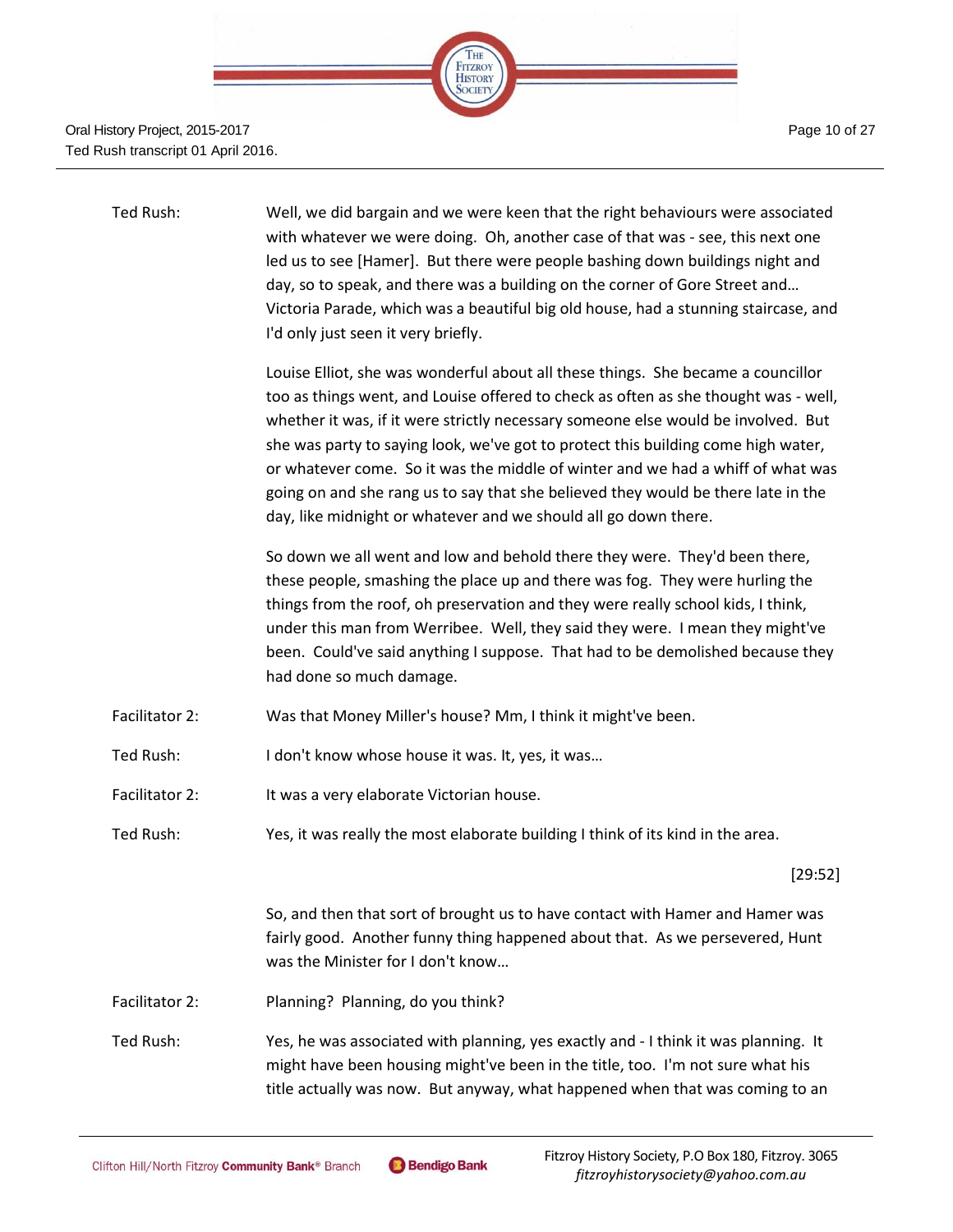

|                | end, a very funny thing happened. We had to see Hunt about some matter and a<br>good friend of mine, Howard Nathan and he's now a supreme court judge, too.<br>Oh he's finished. He's sort of not working anymore. But what happened was that<br>he and I were called to see Hunt at the same time.                                                          |
|----------------|--------------------------------------------------------------------------------------------------------------------------------------------------------------------------------------------------------------------------------------------------------------------------------------------------------------------------------------------------------------|
|                | Hunt had no idea we knew one another and so off we went down there and really<br>it was funny, now Councillor Rush do you know Councillor Nathan [laughs].                                                                                                                                                                                                   |
| Facilitator 2: | So, Howard Nathan was from?                                                                                                                                                                                                                                                                                                                                  |
| Ted Rush:      | South Melbourne.                                                                                                                                                                                                                                                                                                                                             |
| Ted Rush:      | Mm, and so that was all really very interesting and things then began to quieten<br>down. There was more sort of access to the Ministers and so on, but that didn't<br>stop some of the things happening.                                                                                                                                                    |
| Facilitator 1: | Well, opposite that highly decorative house on the corner of Gore and Victoria<br>Parade was also a terrace block that was                                                                                                                                                                                                                                   |
| Ted Rush:      | Oh, right.                                                                                                                                                                                                                                                                                                                                                   |
|                | [31:48]                                                                                                                                                                                                                                                                                                                                                      |
|                | Yes, that was also knocked down. That's right.                                                                                                                                                                                                                                                                                                               |
| Facilitator 1: | Yes, yes and a long period of inaction over rebuilding on that site due to union<br>action, I think.                                                                                                                                                                                                                                                         |
| Ted Rush:      | Yes, well we seemed to be able to get - I didn't ever have that happen, but the<br>CFMEU or one of those unions was very pro-Green and I think they called it<br>sometimes pro-Green. Anyway, they would be prepared to help. But of course<br>Sunday morning at one o'clock in the morning wasn't really the best of times to<br>try and win that argument. |
| Facilitator 1: | Mm, so you were really, as a councillor, Ted, you were really wanting to have<br>more information about which private developers might've been demolishing<br>houses and also what the Housing Commission itself might've been doing?                                                                                                                        |
| Ted Rush:      | Yes, that's the case, and permits. We began to know that permits were being<br>done in a fairly ordinary way and we could see what was going on. That was the<br>worst of the things that happened, I think, and                                                                                                                                             |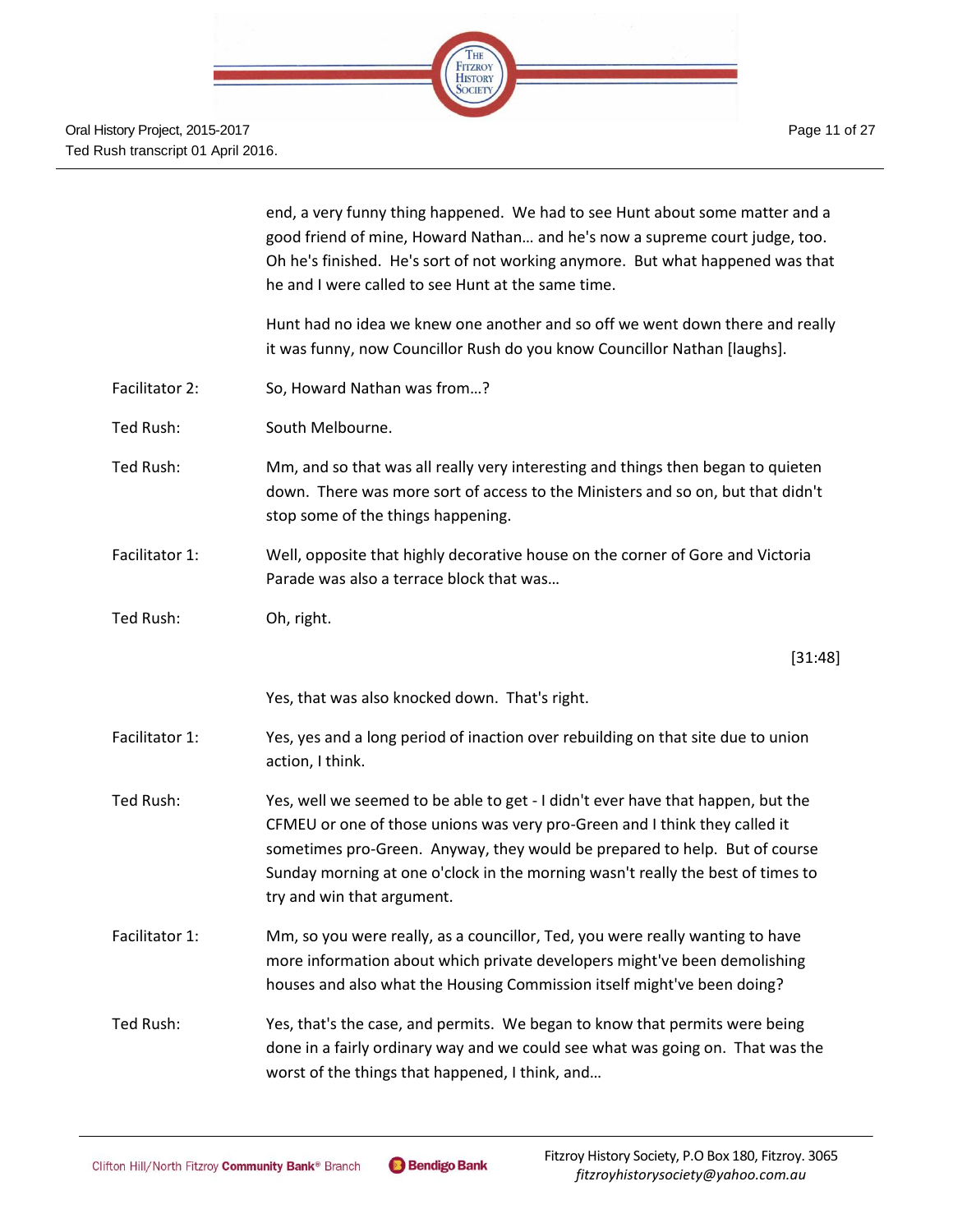

- Facilitator 1: Mm, were you involved in the Atherton Gardens, establishment of the Atherton Gardens?
- Ted Rush: No, I was just a bit before that, to be fair to Joe Byrne and all those people.

They did some very good stuff in that area, they really did, and it's been developing more and more as time goes by. I mean I think now it's a really a very interesting locality. I think the people there are, they're not rebellious about what's going on or anything like that. It's really good that they're there. That...

- Facilitator 1: Mm, but you worked on other issues, too, with Council.
- Ted Rush: Well yes, there were all sorts of things. There is a very local thing. Another funny story was that I was responsible for care of Council property I think. I was never sure what it actually was.

[34:15]

But anyway - because I knew what things had to be done I'd get them done, nothing happened. But I think I was a sort of like the Council. We didn't give particular tasks to particular councillors like you would with the State Government, for example, and anyway again the, Joe Byrne and all those people really did set out to make improvements with the Library. Because there was what's his name? A very old man…

- Facilitator 2: Oh, the old librarian? …Yes, I can't remember his name. A wonderful photograph of him.
- Ted Rush: Yes. He had won his way, so to speak, I think three or four years' before I was there and I can remember going to that library and the chaos in the, it was only in the reading room, current reading room. He was so, I thought he was so old and he was about to be replaced by - oh again, you see this name business - the chap who became, he became librarian. He Harknett, Harts, Harley , a name like that, anyway he was, they were left together to try and work things out.

Now the bloke who was put in place after the old one, he was determined to have the glamorous lights. Well that nearly burnt the Council down. It was a waste of money and of course I didn't know the background to all that so there might've been lots of other things. But anyway, it was duly finished and it must've been my second or third year, second year probably, anyway I was the person responsible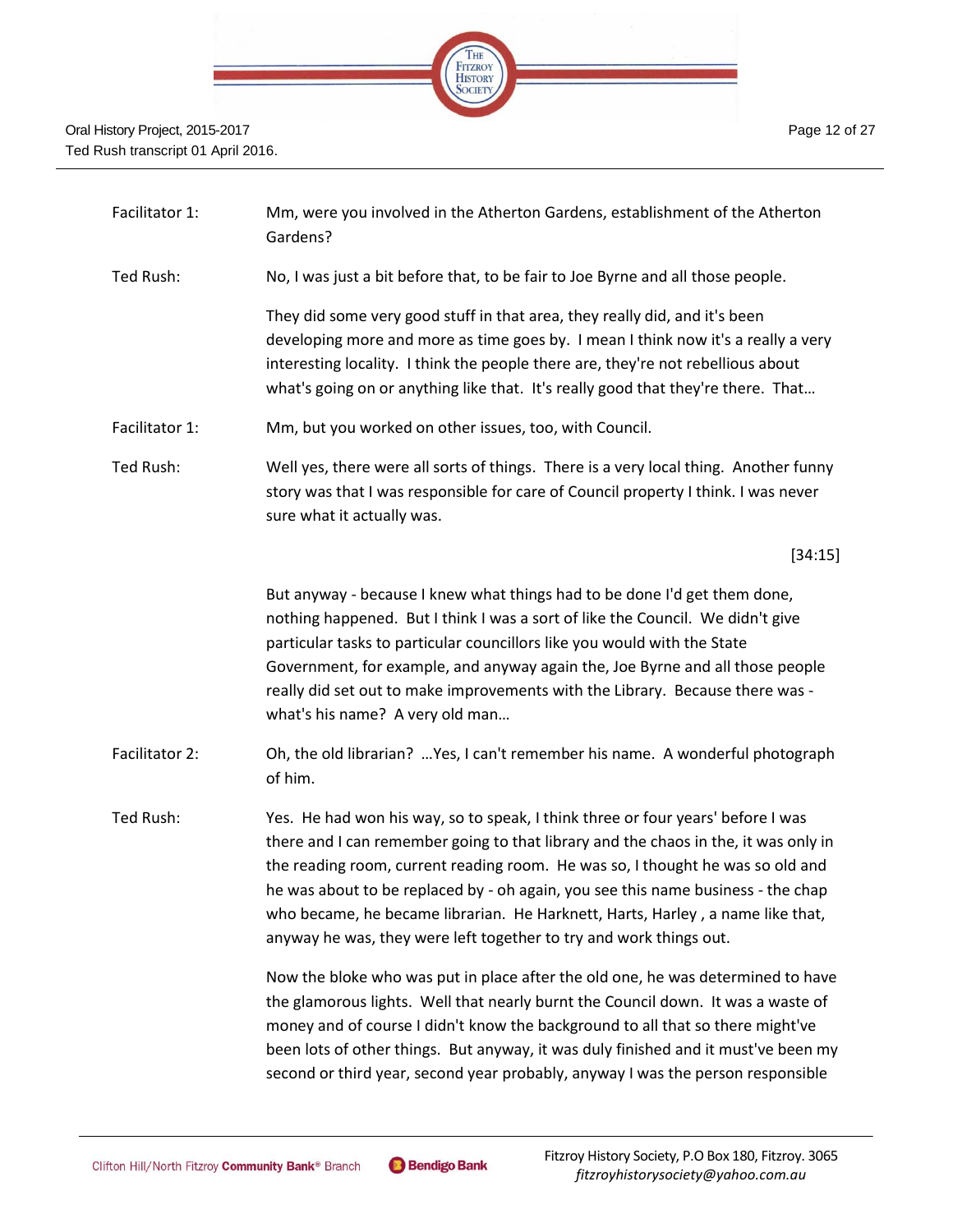for the library building. It had been, Eileen Wheeler had been before me and it was disgusting. It was disgusting I suppose what goes on everywhere now even.

But I got the honour of being in charge of the library when it was opened. I'd only been there three weeks in that position and poor old Eileen Wheeler didn't get a say. Well at least I think. Now someone's pinched the - it's interesting, I must try and find out, the plaque that was there's gone, just recently.

[37:11]

| Facilitator 2:  | Louise Elliot has now been taking an interest again, but the plaque, would this be<br>the plaque that was commemorating the building of the whole wing of the library,<br>opened by the original, by the Mayor at the time, Councillor Ewing? Back in 1880? |
|-----------------|-------------------------------------------------------------------------------------------------------------------------------------------------------------------------------------------------------------------------------------------------------------|
| Ted Rush:       | No, I don't think that was there even in 1880. There's a sketch of the Town Hall<br>and I don't think it goes all the way down to                                                                                                                           |
| Facilitator 2:  | No, that's the original building but then the new, the wing the later wing which<br>was by - of course my memory's gone now.                                                                                                                                |
| Ted Rush:       | I know, it goes.                                                                                                                                                                                                                                            |
| Facilitator 2:  | I forgotten the architect. [Unclear] that like                                                                                                                                                                                                              |
| [Over speaking] |                                                                                                                                                                                                                                                             |
| Ted Rush:       | John-, was it Johnson? Yes, George Johnson. George Johnson built it and we<br>know his descendent who's done quite a bit of work on it.                                                                                                                     |
| Facilitator 2:  | There would've been a plaque for that.                                                                                                                                                                                                                      |
| Ted Rush:       | Yes I know Peter [Johnson], yes. When I say I know him, I know who he is and,<br>yes.                                                                                                                                                                       |
| Facilitator 2:  | So, but back to the old chap in the library, he must've been there for many years.                                                                                                                                                                          |
| Ted Rush:       | Look I've been, I fished all these things out that I've been                                                                                                                                                                                                |
|                 | [38:29]                                                                                                                                                                                                                                                     |

Oh yes, there are stories about him. But what impressed me most was he was simply very old.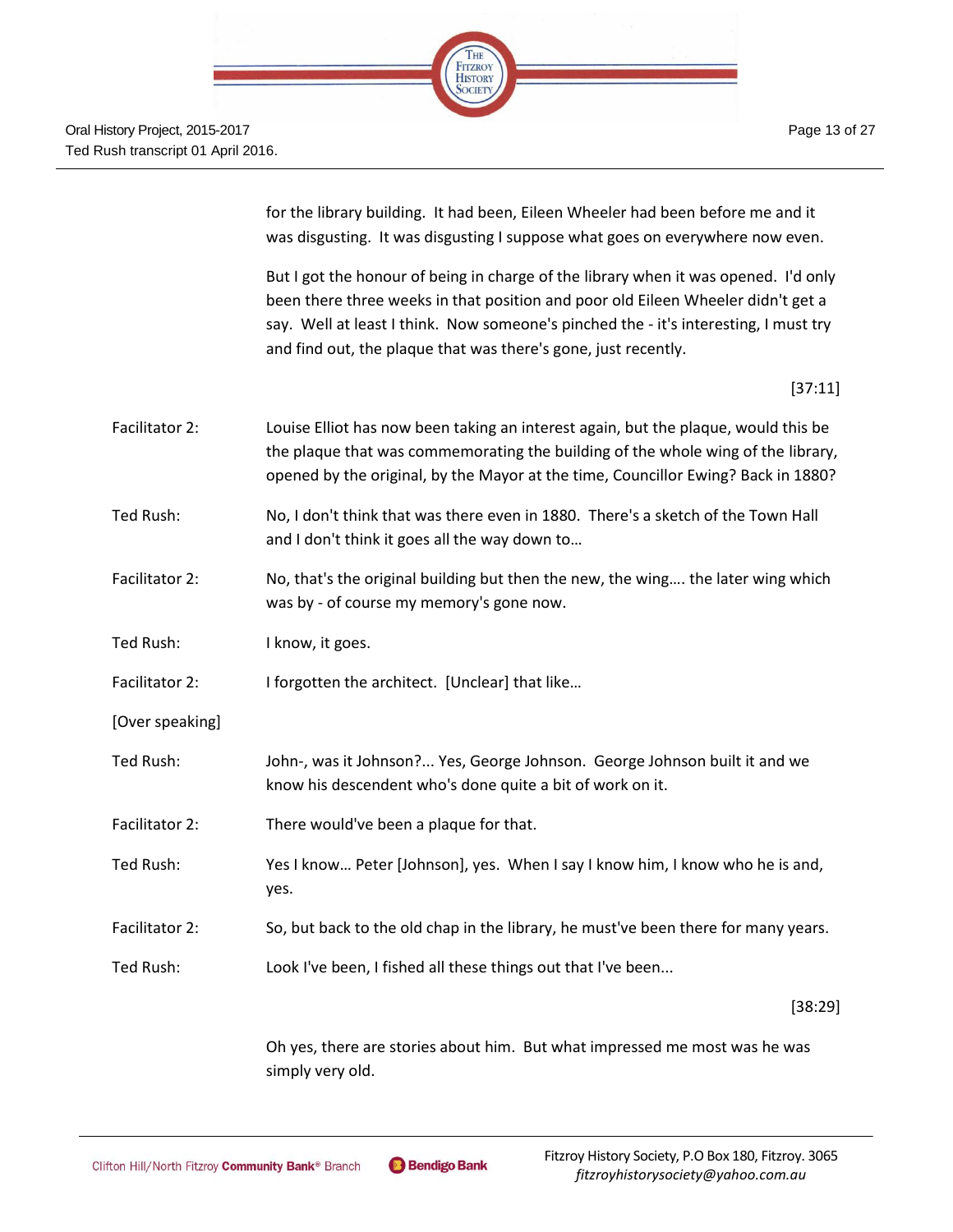

| Facilitator 2: | Yes, looked about 90.                                                                                                                                                                                                                                                  |
|----------------|------------------------------------------------------------------------------------------------------------------------------------------------------------------------------------------------------------------------------------------------------------------------|
| Ted Rush:      | [Laughs] Yeah I think he would be as old as that. Anyway, so they were the sort of<br>things that we - it was really a renovation. I can remember once saying that we<br>were renovators. Renovators in a funny sort of way in all sorts of areas.  We<br>weren't new. |
| Facilitator 2: | Yeah, do you remember Mrs Cutten who was the descendant of Samuel Ewing? I<br>think his name was Samuel.                                                                                                                                                               |
| Ted Rush:      | I don't think so.                                                                                                                                                                                                                                                      |
| Facilitator 2: | She was a descendant, she gave a lot of money [to the library] I think they've still<br>got the Ewing Bequest, haven't they?                                                                                                                                           |
| Ted Rush:      | Yes, I think that's still                                                                                                                                                                                                                                              |
| Facilitator 2: | So I'm not sure how much money they get but it's for purchasing books as far as I<br>know.                                                                                                                                                                             |
| Facilitator 1: | You'll often get a book from the library with a nameplate in the front                                                                                                                                                                                                 |
| Ted Rush:      | Oh yes. [saying it's from] The Ewings.                                                                                                                                                                                                                                 |
| Facilitator 1: | So that's before your time.<br>[39:40]                                                                                                                                                                                                                                 |
| Ted Rush:      | Yes, well it's really interesting. It's so much - in retrospect - so much seemed to<br>happen just in my time I was there.                                                                                                                                             |
| Facilitator 2: | Yes, so when did you actually retire from the Council?                                                                                                                                                                                                                 |
| Ted Rush:      | Well I think I finished - I went to hospital I think in July '75. No that might, I don't<br>know whether that's right.                                                                                                                                                 |
|                | Oh, I got hepatitis and I was really quite ill. So, and I knew I'd been doing too<br>many things. It was just hopeless, and I didn't mind doing them you see, that was,<br>I can                                                                                       |
| Facilitator 1: | Yes, and I was talking to Mike Moore and he recalls you talking about your work<br>with kindergartens.                                                                                                                                                                 |
| Ted Rush:      | Well yes, see I've done a number of things. I was vice president for years, a<br>number of years, of the Free Kindergarten Association and, when it was - it was                                                                                                       |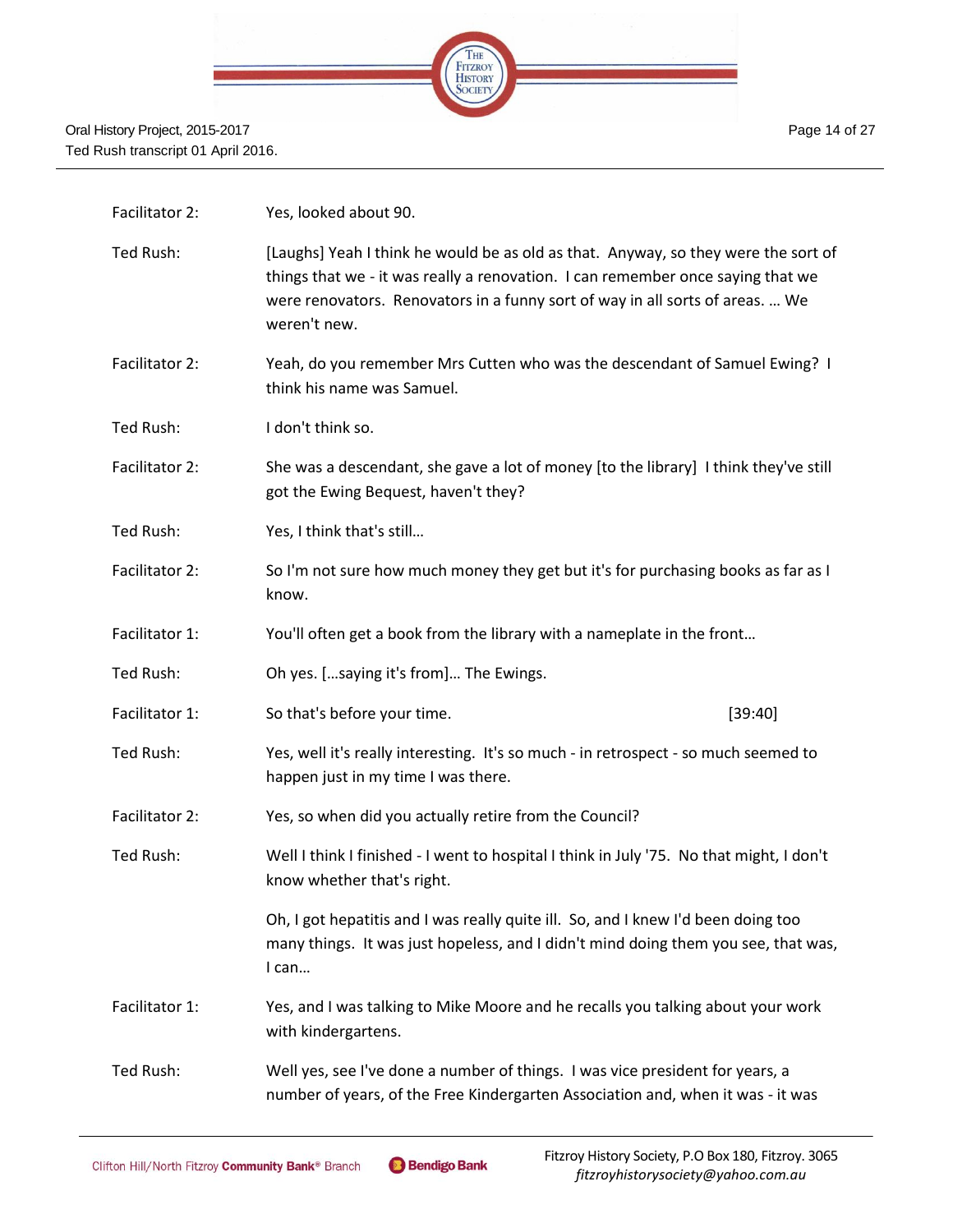

|                    | changing, trying to keep going with the money it had. Yes, I was there for more<br>than, I think, more than 10 years I think. I was there for quite a while, anyway,<br>and I was quasi president for quite a bit of it because of people retiring and all the<br>rest of it. I found that extremely interesting.                                                                                                                                                                                              |  |
|--------------------|----------------------------------------------------------------------------------------------------------------------------------------------------------------------------------------------------------------------------------------------------------------------------------------------------------------------------------------------------------------------------------------------------------------------------------------------------------------------------------------------------------------|--|
|                    | We wrote up the, what is the framework of the current change that's going on in<br>kindergartens, with all sorts of, in a very detailed way we were putting down what<br>was acceptable behaviour for a lot of things and the way that things should be set<br>out and so on. That was good. So, and see I've done a - I was just thinking, it's<br>making me think about it - a million and one things. I was president of the Victoria<br>Teachers - not school - Teaching of English Association for years. |  |
| Facilitator 1:     | Yes, that's a very vibrant organisation.                                                                                                                                                                                                                                                                                                                                                                                                                                                                       |  |
| Ted Rush:          | I seemed to have plenty of things to do. So it really is interesting, and of course<br>this                                                                                                                                                                                                                                                                                                                                                                                                                    |  |
| [Aside discussion] |                                                                                                                                                                                                                                                                                                                                                                                                                                                                                                                |  |
| Facilitator 2:     | <b>Fitzroy Street?</b><br>[42:24]                                                                                                                                                                                                                                                                                                                                                                                                                                                                              |  |
| Ted Rush:          | Yes, and I don't, see I've got several sources I've looked at. One says 163 and one<br>says 183 - or more than one, I think - 183, so I'm trying to sort of grab that dog.                                                                                                                                                                                                                                                                                                                                     |  |
| Facilitator 1:     | Mike Moore is very good on that.                                                                                                                                                                                                                                                                                                                                                                                                                                                                               |  |
| Ted Rush:          | Yes, he is. I'll speak to Mike again. I saw him just the other day.                                                                                                                                                                                                                                                                                                                                                                                                                                            |  |
| [Aside discussion] |                                                                                                                                                                                                                                                                                                                                                                                                                                                                                                                |  |
| Ted Rush:          | Anyway, what happened here was that when I came here this was very, very sort<br>of - what's the right word? It was used by a lot of people who were drunks going<br>up and down the street during the days and so on. Anyway, just before I came, I<br>think just weeks before I came, the nuns in here, in the next property arrived. You<br>see I think they were brought out by Archbishop Knox because he was a friend of<br>Mother Theresa, at Calcutta.                                                 |  |
| Facilitator 1:     | Sisters of Charity?                                                                                                                                                                                                                                                                                                                                                                                                                                                                                            |  |
| Ted Rush:          | The Sisters Yeah, Sisters of, yes, Charity. Isn't it awful, I don't notice any names<br>like that. Oh, it really is interesting. Anyway, when I came here it was all summed<br>up really when one of my uncles who was always pleased to say what he thought                                                                                                                                                                                                                                                   |  |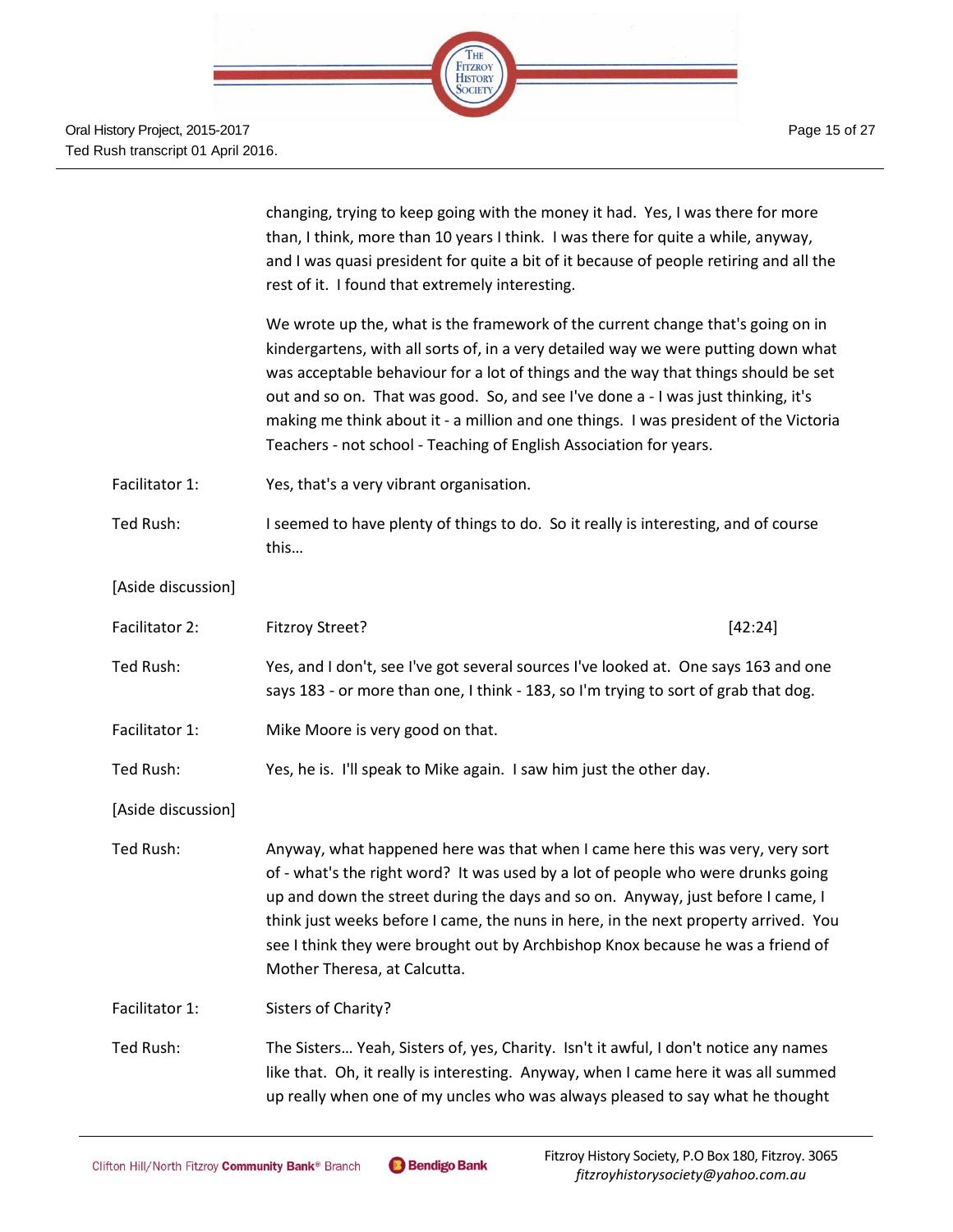

[Laughter]

they were milling around him, really and his wife. He said Christ, where do you think you've come from? [Laughter] [44:30]

of things, he came once for lunch. Oh, and he said, when I opened the front door

Ted Rush: That had sort of overtones of that sort of thing. But, when they first came they were brought out here by Archbishop Knox because he was the papal something or other, papal - we still have them here - anyway, the papal appointment to Calcutta - Kolkata - and he retired from that position to become Archbishop of Melbourne. So what happened was he said to - I presume he said - something like, to Mother Theresa look, we've got all these down and out women, drunks in the streets, would you like to come and try and help us out.

> Well, even before he arrived I think that had been set aside because they had a sort of a drive to find all the drunks and they only found five [laughs]. Father Everstini told me that - he was connected with Knox as well. He was sort of a personal secretary I think to Knox. Anyway, what happened was then the, presumably the dio -, the, well we'll call it Knox, I think Knox then said well, we'll set it up and it can be used to have men stay there. Well, the state of affairs was really pretty bleak because there were men, youngish men, trying to make all these other men behave and even had some of the nuns there overnight.

> Oh, it was awful and that was debated by the Council whether they should be allowed to stay there and oh, I was either frightened of the Catholic Church or I was a sort of stooge to the Catholic Church. It didn't matter which way I went I was going nowhere. So when it was debated in caucus, I suppose first - anything in those days we'd always do in caucus - it was agreed that they should be left there for - after - one fuss involved with this was they should be allowed to stay there for three - for six months, provided everything was put in order which provided safety.

Well, that went on and they had to put a new fire brigade. They didn't have a fire brigade ladder. Anyway I can remember saying that provided all the issues about fire are attended to they can stay longer, we'll see if they can stay longer than that or something. So that was alright.

[47:28]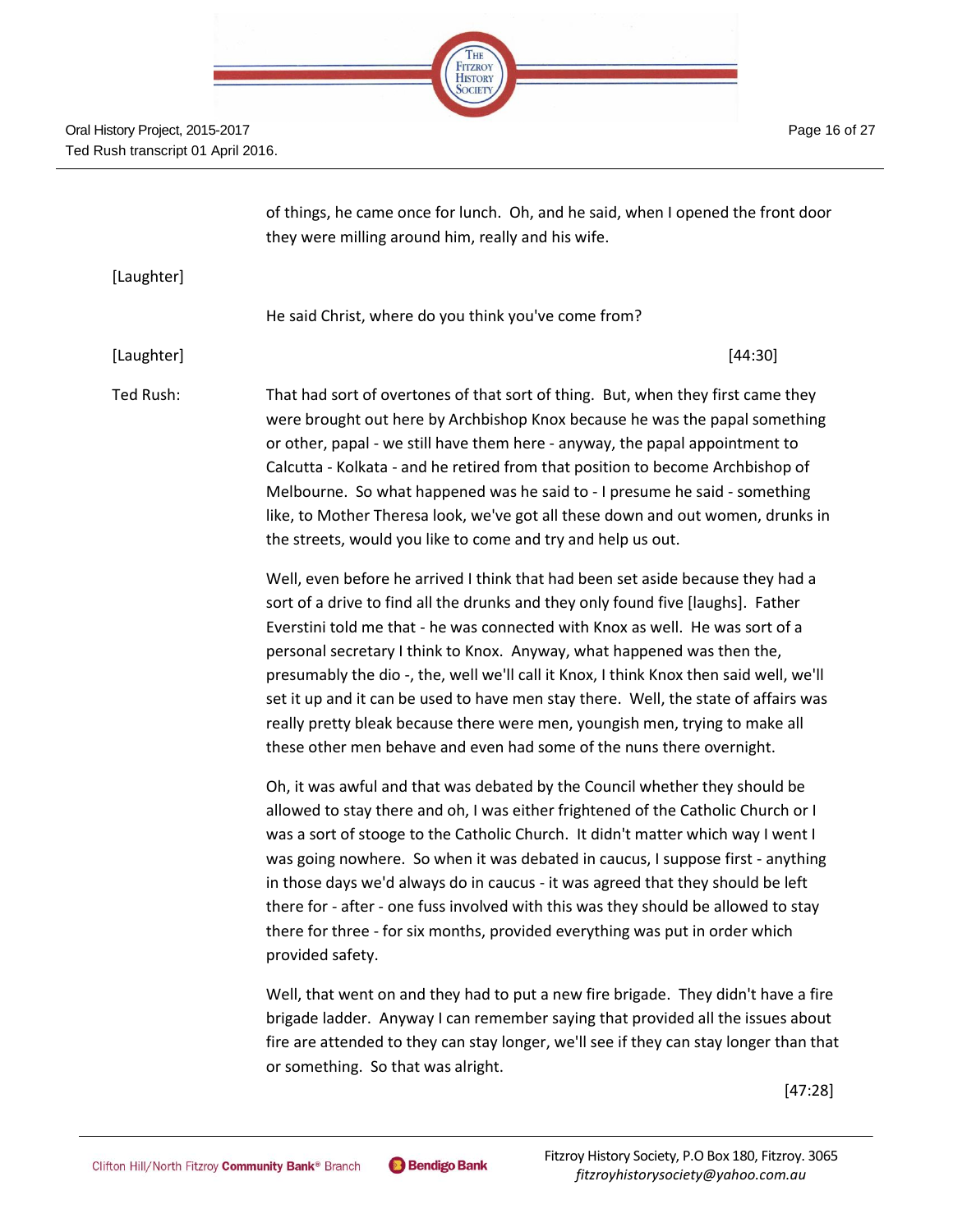> Anyway, what happened then they said, didn't even think to go ahead with any of the things we said they had to do but they had settled there with dreadful situation. They had drink. They'd be going up and down the streets with bottles and things and there were, amongst these men there was a man - I don't know whether you've come across him through anyone else - he was called Big George. I think that's what he was called. He was sort of a head honcho for these people who were wandering around and they had two or three ladies who were really just hung on at the end of the line of these people and went around with them.

> One of them was murdered over the road. She was found in one of the properties that goes down and it never ever seemed to reach the newspapers, I don't think. Anyway she, no one of course knew who'd done this and it was so many possibilities I think they might just have given up. People, we, I mean we wondered whether it was Big George. Well, I suppose if I had to pick one of them that's who I would pick, but I don't think there was any sort of clear evidence. So anyway, that went on and that went on for quite some time and the nuns left and it was under the control of these young men, Catholic young men, some organisation.

Then it was decided that it wasn't a success, to say the very least. It wasn't a success so it was arranged for these men to be taken to - again you see, these names - the place midway between the airport and Sydney Road, with the Catholic…

- Facilitator 2: It's not Oscenand House?
- Ted Rush: No, I don't think it was, no. It was a Catholic. Anyway, all these men got into the bus and off they went and I thought well, they'll be back by later tonight. You know, they never ever came back. It was one of the most astonishing sort of senses that you could've had. I don't know why they didn't come back. I suppose because that was that was closed and all the substructures vanished I suppose. I don't know, but it was such a funny feeling. The same state of the state of the state of the state of the state of the state of the state of the state of the state of the state of the state of the state of the state of the
- Facilitator 2: Would this be at the same time that a lot of the hotels were closed down as well?
- Ted Rush: Well yeah, well it was mixed up with all of that. It's hard to know who talked to who about what was actually going on.
- Facilitator 1: Well, the Catholic Church must've had something...

Page 17 of 27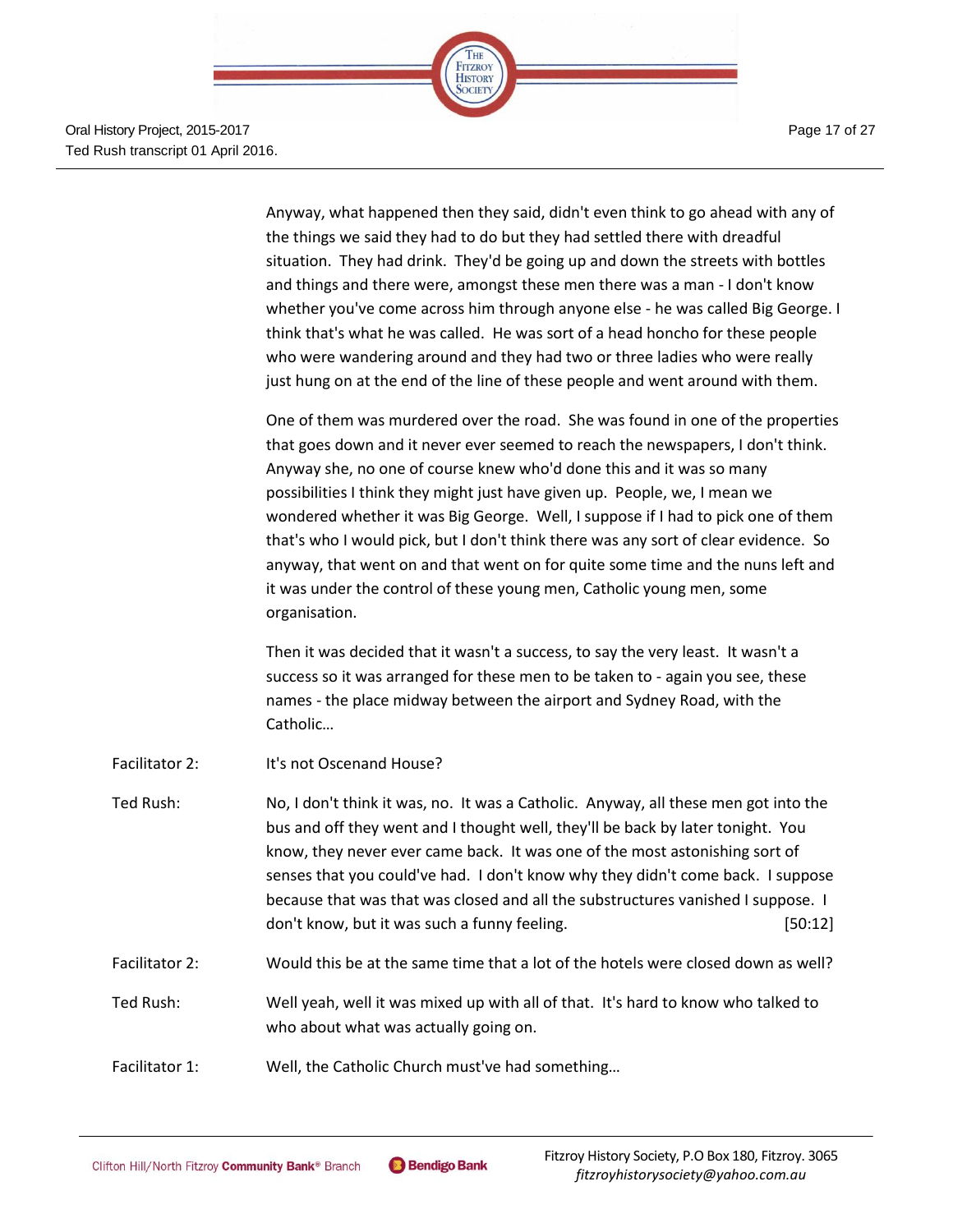

| Ted Rush:      | Mm, unless the Catholic Church has still got it and of course, it being Mother<br>Theresa, Mother Theresa would come out. I'm hoping to be invited to Calcutta on<br>4 September when she becomes a saint.                                                                                                                                                                                                                                                                                                                                          |
|----------------|-----------------------------------------------------------------------------------------------------------------------------------------------------------------------------------------------------------------------------------------------------------------------------------------------------------------------------------------------------------------------------------------------------------------------------------------------------------------------------------------------------------------------------------------------------|
| Facilitator 2: | Well, I have a memory - which I thought might've been a dream - of seeing her in<br>Gertrude Street. I thought that's extraordinary, and I hadn't realised that she<br>visited. But well we still see the Sisters with their characteristic saris, don't we?<br>Walking around, yeah. So you're going to go to Calcutta?                                                                                                                                                                                                                            |
| Ted Rush:      | Oh yes Yes, that's right.  Well, if someone invites me [laughs]. But really, I was<br>on speaking terms with her and I didn't blame these nuns. They were more<br>protecting her when they thought she was going to be sort of bailed up by<br>someone, I think.                                                                                                                                                                                                                                                                                    |
| Facilitator 1: | Mm, so now the building is run by the Sisters of Charity for                                                                                                                                                                                                                                                                                                                                                                                                                                                                                        |
| Ted Rush:      | Mm, I think                                                                                                                                                                                                                                                                                                                                                                                                                                                                                                                                         |
| Facilitator 2: | I think it is the Little Sisters of the Poor, is Mother Theresa's group.                                                                                                                                                                                                                                                                                                                                                                                                                                                                            |
| Ted Rush:      | It's on their gate.                                                                                                                                                                                                                                                                                                                                                                                                                                                                                                                                 |
| Facilitator 2: | We'll check.                                                                                                                                                                                                                                                                                                                                                                                                                                                                                                                                        |
|                | [51:50]                                                                                                                                                                                                                                                                                                                                                                                                                                                                                                                                             |
| Ted Rush:      | Might have missionary in the words on it.                                                                                                                                                                                                                                                                                                                                                                                                                                                                                                           |
| Facilitator 2: | But, so what was your impression of Mother Theresa, having met her and talked<br>to her?                                                                                                                                                                                                                                                                                                                                                                                                                                                            |
| Ted Rush:      | Well, I didn't really get to a stage really of talking to her about what went on but<br>she really was a very humble lady, or that was certainly the appearance, and she<br>had done all - what they tended to do was really what should've been being<br>provided by the Government. I mean, and oh there was incidents. We had<br>incidents. Another incident was when one of the people, one of the group of<br>them, one of them broke into my neighbour's car and vomited all over the front<br>seat. Oh, God, and I can remember him washing. |
|                | I've never known whether this really got through to the Sisters or not. But as soon<br>as he knew that she was coming he decided to take the hose out and wash the<br>street down. That was a Sunday morning.                                                                                                                                                                                                                                                                                                                                       |

Page 18 of 27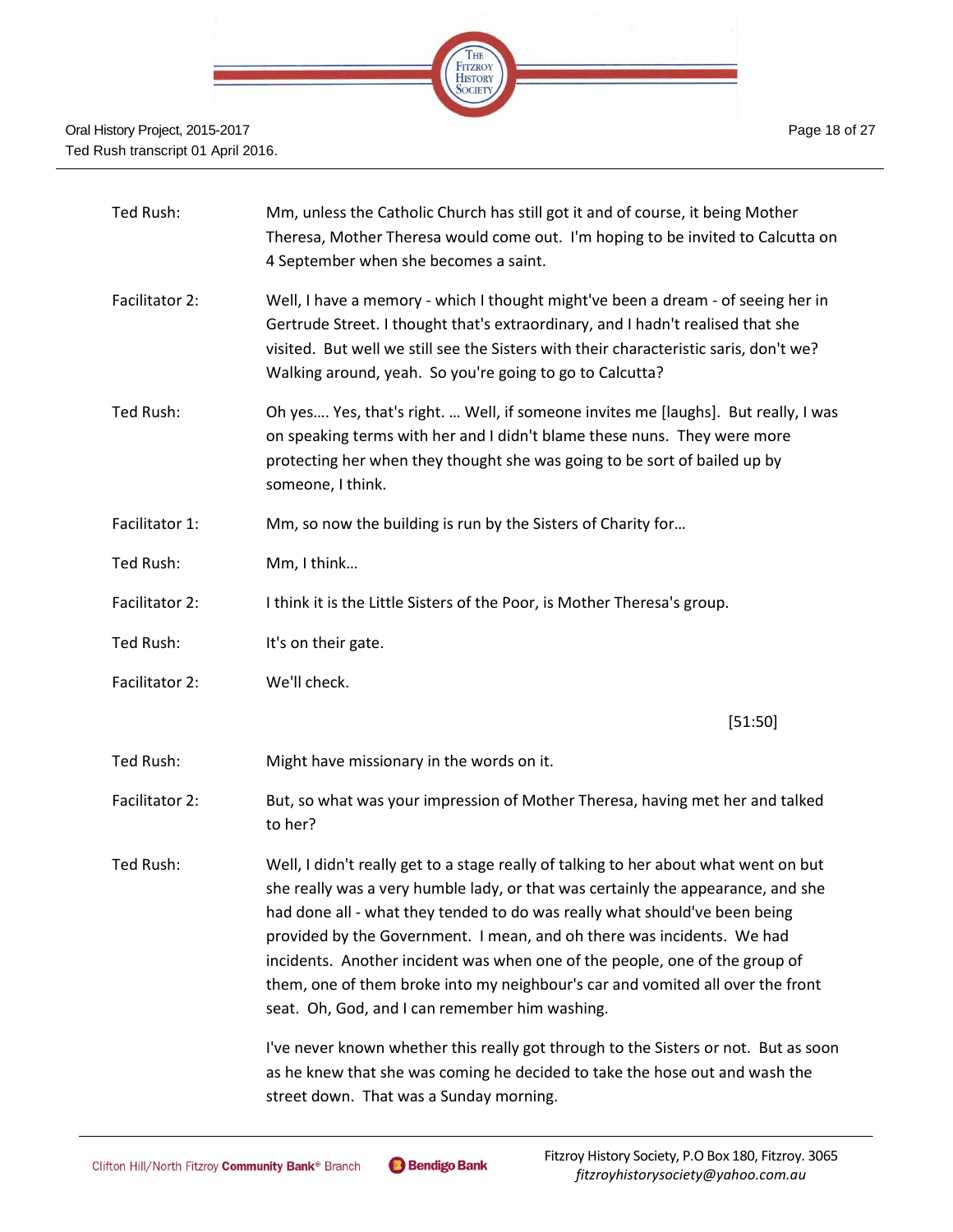

Facilitator 1: That's your story there, Ted, is it? Is that... Ted Rush: These are my earliest memories of all this. So you can… Facilitator 1: Yes, have you covered things there? [Over speaking] Ted Rush: Oh well you see there was, I think it's worth - see, I'm still sort of, from time to time, trying to say to people look when you talk about the institutes, around these nuns are still there after all those years nearly 40 years I would think, or more perhaps. They sort of work away all the time and they plainly take women in there in emergencies, certainly, and they're really good. I just was thinking the other day when I saw them with a Vietnamese lady and there they are, they're Indians by and large doing their work, doing the work in there. Although there are some Australians as well. [54:02] I don't know how, I really just don't know how it all works. But that was really good, yeah. Non-Catholic, and I was not a stooge of the Catholic Church. Now, these are the ones, well there's all sorts of things. I was pleased when you asked about the social fabric because I hadn't thought about it very much, and when I did the count about 10 houses this way and 10 that way, the 10 on this side were often, most of them I think, were from overseas. They were overseas people come here. On the other side of the street, as far as I can, remember they were nearly all, as a result of this, almost all of them were Australian born. That's an interesting thing, but we certainly have had a wide range of people around and Gore Street, continued down there. There's important people down there I think, I don't know. I think John Carr's is one of them, the… So that all goes on. Also - let me just… Facilitator 1: So most of the houses would be owner occupied. Ted Rush: Yes, owner occupied, mm. Facilitator 1: So immigrants were purchasing the houses. Ted Rush: Yes, and we got them for practically nothing, really disgusting. But it just is amazing. You see, we're right at the top of the hill and I think some of these recent people have woken up to that and it's a very steep hill down…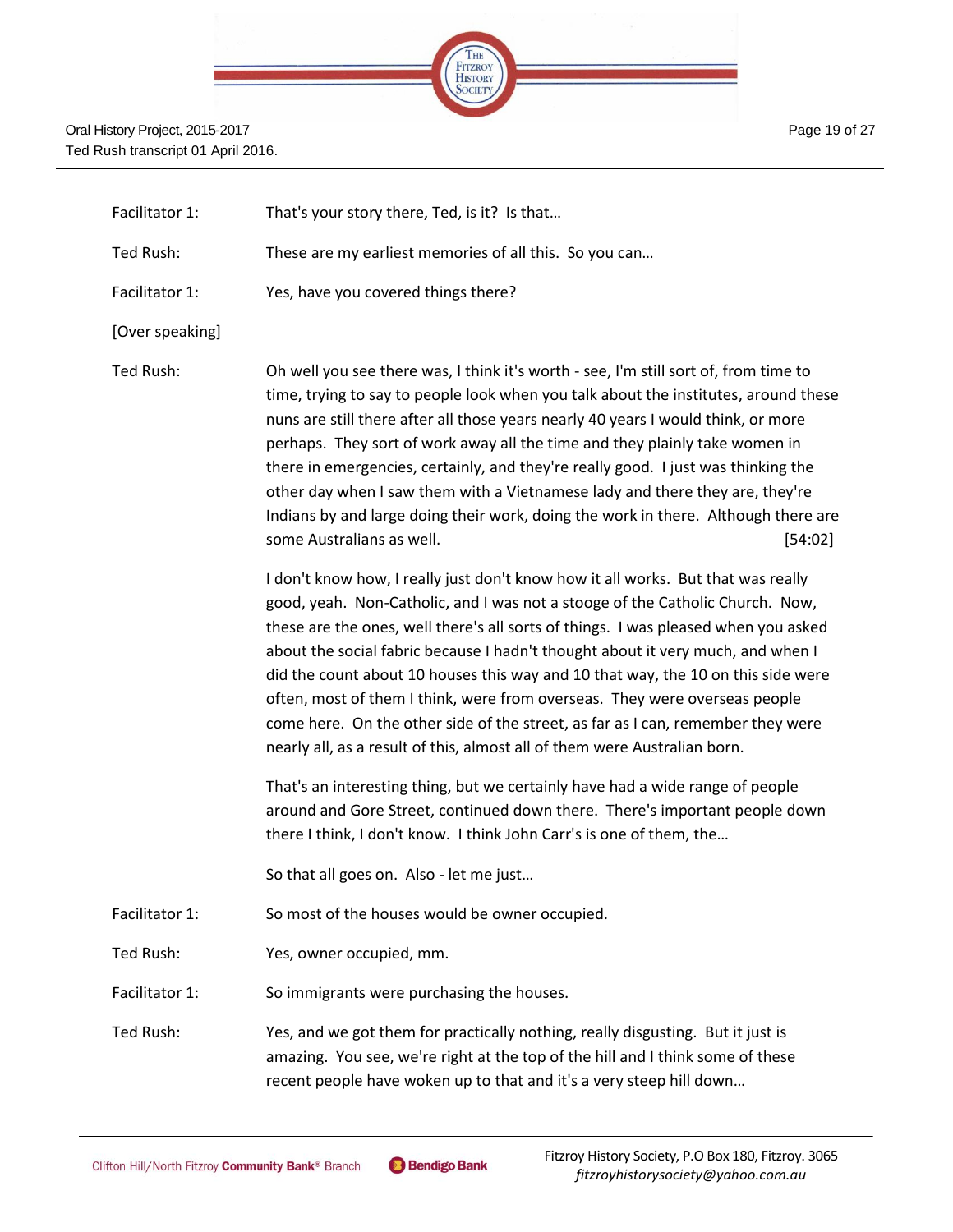| <b>HE</b>      |  |
|----------------|--|
| <b>FITZROY</b> |  |
| <b>HISTORY</b> |  |
|                |  |
|                |  |

| Facilitator 1: | Yeah, down to Smith Street. |
|----------------|-----------------------------|
|----------------|-----------------------------|

Ted Rush: Yes, but the thing which I find most extraordinary is I would've thought the Australians wouldn't have wanted to be on the hill running down. See, from here it goes just down and it goes down to the

[56:13]

basement level most have got and I thought that, the, they might've been more interested in having the, being on the top of the hill so to speak. It's interesting, but…

- Facilitator 1: Are they bigger houses on the other side? Are the houses...
- Ted Rush: Oh no, look that's another thing which is very important. I really am delighted that we've been, except for one or two places, Gore Street has kept its houses. We are a remarkable place in terms of the variety, it's just wonderful when you look at it.
- Facilitator 1: Does that happen through the Fitzroy Residents' Association do you think, Ted?
- Ted Rush: Probably a bit. I was a member of there but I haven't I really only hear about the properties really, people like Louise. If I see Louise and we have a cup of coffee we'll talk about what's going on.
- Facilitator 1: Mm, Ted can I take you back to the free kindergarten movement?... When you were developing policy and changing things, what were the conditions like in Fitzroy for young children?
- Ted Rush: Well at that time they weren't too bad. The lady who was principal of Clyde College, I think it was, she set up a kindergarten just near the swimming pool. It's got a name. Then there was, see the kids here they all went to the one just down the street here. So in my time…
- Facilitator 2: Excuse me, Lady Gowrie? Is that one, or was it a different one?
- Ted Rush: No. Lady Gowrie is different, Lady Gowrie's in… Carlton. …I think they're coming under tough times too now. It's a money business and…
- Facilitator 2: Yes, I've just forgotten the names of... [58:10]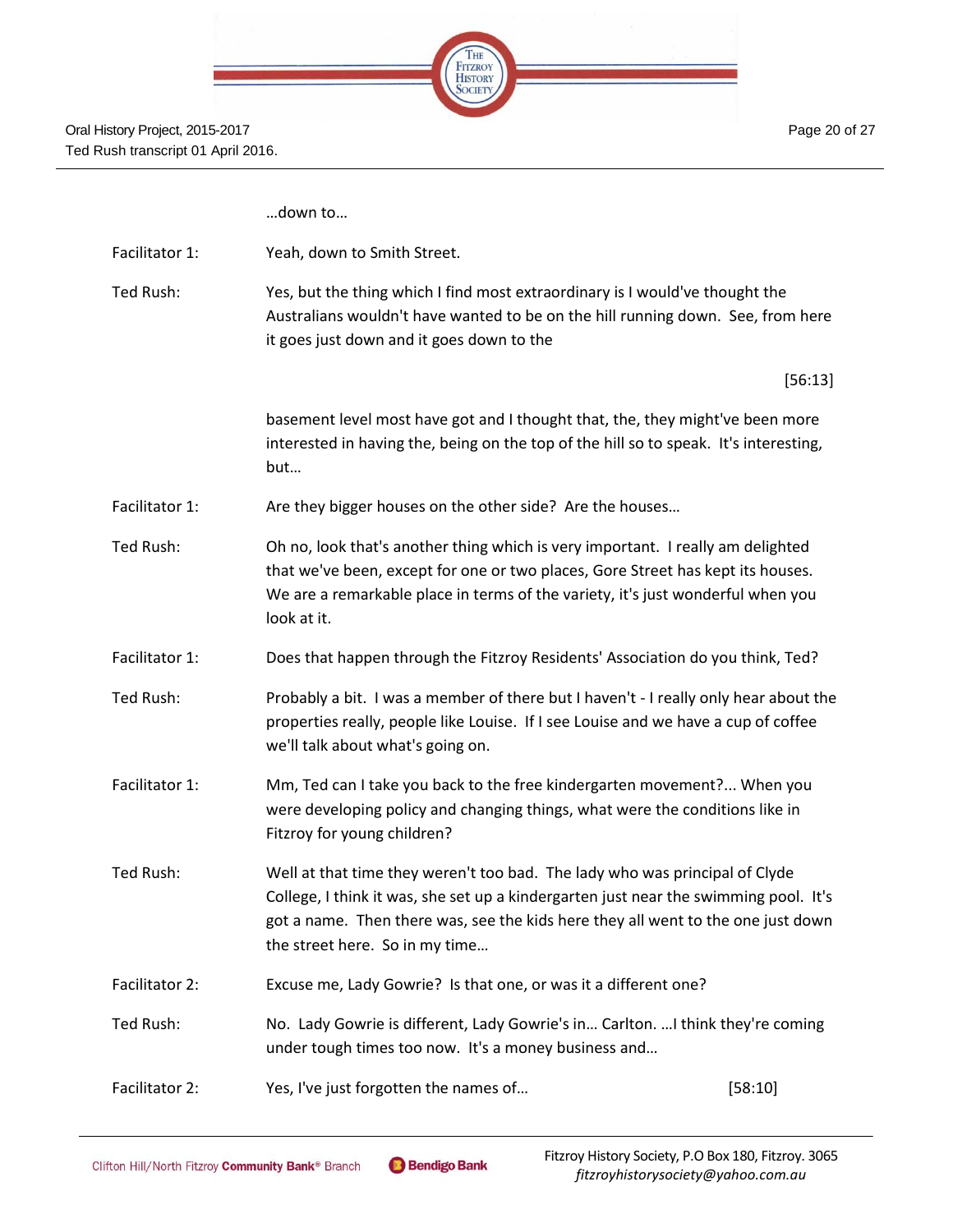

| Ted Rush:      | The 1930s, see what I did, it was really interesting. I haven't thrown all these<br>things away, I'm about to open a big box. But when I was at the FKA I was in<br>charge of [Free Kindergarten Association]. It was never free, but then never<br>mind. But then, when it had its 100 <sup>th</sup> anniversary I was the person who did all the,<br>I saw all the 20 initial kindergartens, went to them all. One was here, the one next<br>to the church and In Napier Street, yes.                                                                                                                                                   |
|----------------|-------------------------------------------------------------------------------------------------------------------------------------------------------------------------------------------------------------------------------------------------------------------------------------------------------------------------------------------------------------------------------------------------------------------------------------------------------------------------------------------------------------------------------------------------------------------------------------------------------------------------------------------|
| Facilitator 1: | Where Brian Howe was minister?                                                                                                                                                                                                                                                                                                                                                                                                                                                                                                                                                                                                            |
| Ted Rush:      | Yes, that's right, yes and that kindergarten was really interesting because it got<br>mixed up with the Hungarian people, the printers. It was really interesting to<br>think that these things went on. Anyway, I went to present them, we had a<br>plaque for each of them and I noticed one in the City that we had has been taken<br>down. I just wondered how long they would last for some people. Because I<br>wasn't prepared to say to them oh, don't worry, we won't worry about it. I was<br>saying that this is important and I gave away all my plaques, including the one in<br>the city.                                   |
|                | But anyway, here what happened was that I, I thought it was interesting that I was<br>going around there and I was going to present this and so on. So I go around<br>there and there are about oh, 30 people there, perhaps, and a couple of clergy<br>who knew the ways things have been working here. So I read my spiel and a voice<br>at the back yelled, that is not true.                                                                                                                                                                                                                                                          |
| [Laughter]     |                                                                                                                                                                                                                                                                                                                                                                                                                                                                                                                                                                                                                                           |
|                | I thought what am I supposed to do now? Oh, I'll never forget that.                                                                                                                                                                                                                                                                                                                                                                                                                                                                                                                                                                       |
| Facilitator 1: | Now, some of those free kindergartens are named after à Beckett down in<br>[60:33]                                                                                                                                                                                                                                                                                                                                                                                                                                                                                                                                                        |
| Ted Rush:      | Yes, Lady à Beckett, yes. [down in South Melbourne].                                                                                                                                                                                                                                                                                                                                                                                                                                                                                                                                                                                      |
|                | Mm, and more importantly, well not more importantly but more interestingly, the<br>lady who became, who was in charge of the Red Cross during the Second World<br>War - what's her name? She was at the nursery at, the worst of the nurseries, she<br>was. She was one of the Kimpton family. They were here in Fitzroy in the olden<br>days. She left the kindergarten on condition - just as chairperson - but on<br>condition that if she, if and when the War finished, she was able to go back from<br>running the Red Cross for Australia to be president of this kindergarten. You<br>know, it's really interesting what goes on. |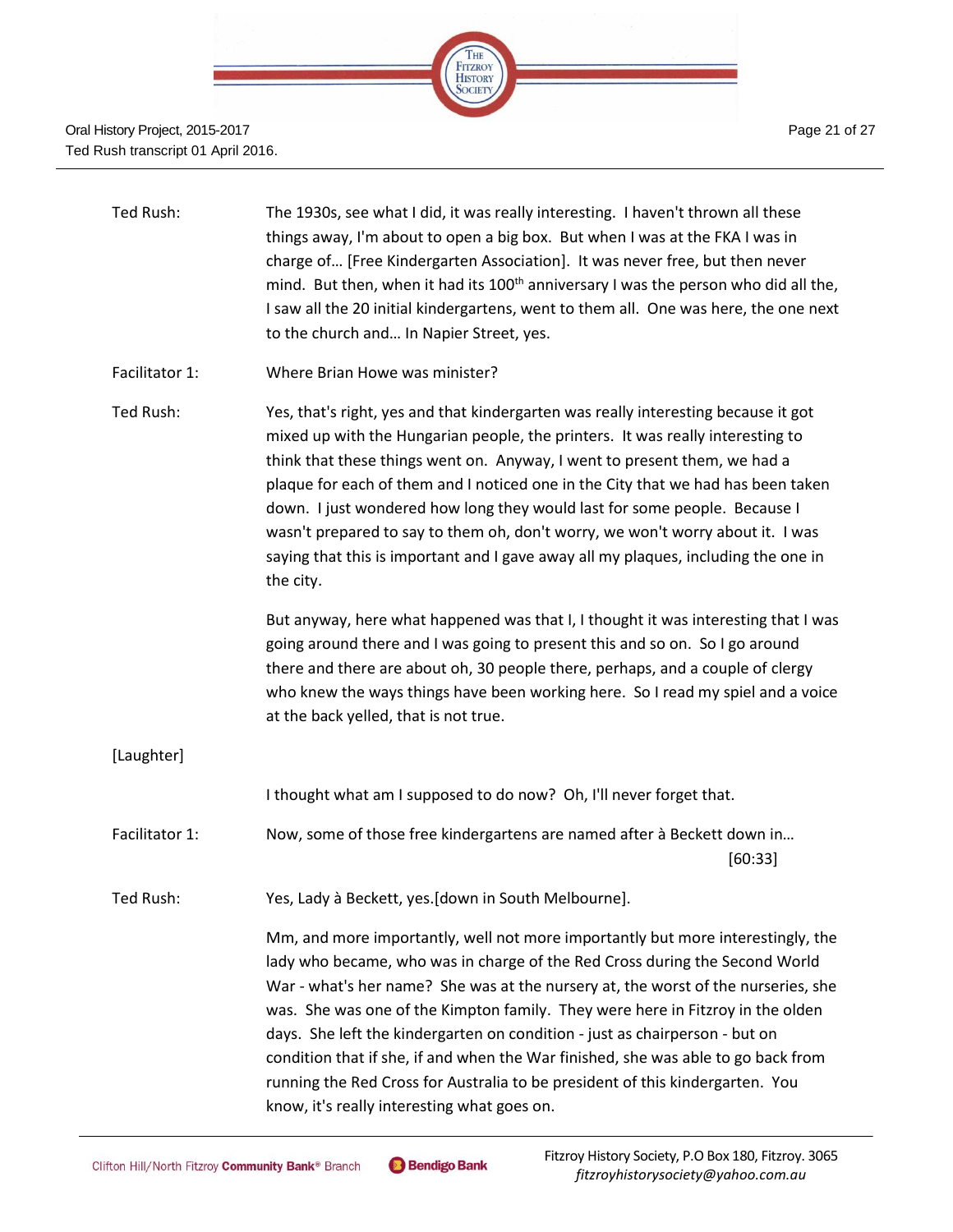

| Facilitator 2: | Yes, did that happen?                                                                                                                                                                                                                                                                                                      |
|----------------|----------------------------------------------------------------------------------------------------------------------------------------------------------------------------------------------------------------------------------------------------------------------------------------------------------------------------|
| Ted Rush:      | Yeah, I think it did. Anyway, there's just been a book written about her. Where's<br>my copy?                                                                                                                                                                                                                              |
| Facilitator 1: | Red Cross, mm. Did you meet Lady à Beckett?                                                                                                                                                                                                                                                                                |
| Ted Rush:      | No. She had finished by the time                                                                                                                                                                                                                                                                                           |
| Facilitator 1: | Mm there's a portrait of her in the State, yeah.                                                                                                                                                                                                                                                                           |
| Ted Rush:      | That's right and there were, these 20 places were in North Melbourne. Oh, there<br>was one - that's another one I got into trouble with - the St James' Old Cathedral.<br>It had a kindergarten and I wanted to have the plaque put up. But they said we<br>don't want a plaque like that. That's the only one I think who |
| Facilitator 2: | What date was that?                                                                                                                                                                                                                                                                                                        |
| Ted Rush:      | When that happened? Oh, just recently, like four years ago I think.                                                                                                                                                                                                                                                        |
| Facilitator 2: | Oh, I'm just wondering whether, because it is classified by the Trust and maybe<br>they thought we're not allowed to put a plaque on the building.                                                                                                                                                                         |
|                | [62:40]                                                                                                                                                                                                                                                                                                                    |
| Ted Rush:      | Yeah, someone else asked me that. It's interesting, I'd forgotten all about that.<br>Yes, that might be what's what, and, abut it was really, it really was preoccupied<br>with sort of its own status, I think. So I spoke to a couple of people there.                                                                   |
| Facilitator 1: | Well I hope they put it in the archives, got quite a                                                                                                                                                                                                                                                                       |
| Ted Rush:      | Well yes                                                                                                                                                                                                                                                                                                                   |
|                | Yeah, but they, I think they might've sent it back to us.                                                                                                                                                                                                                                                                  |
|                | They sort of wouldn't have things. I know, and saying all these things I finish up<br>with still - actually, I think I'm lucky that I don't worry about it. I just think if it's a<br>big part of it you do it. Then they just go home, oh I went home. I mean [laughs].<br>But that's really interesting.                 |
| Facilitator 1: | What else have you got there, Ted? What else have you been thinking about?                                                                                                                                                                                                                                                 |
| Ted Rush:      | Can you read, by any means can you read this? I've got arthritis and I can't even<br>write properly anymore.                                                                                                                                                                                                               |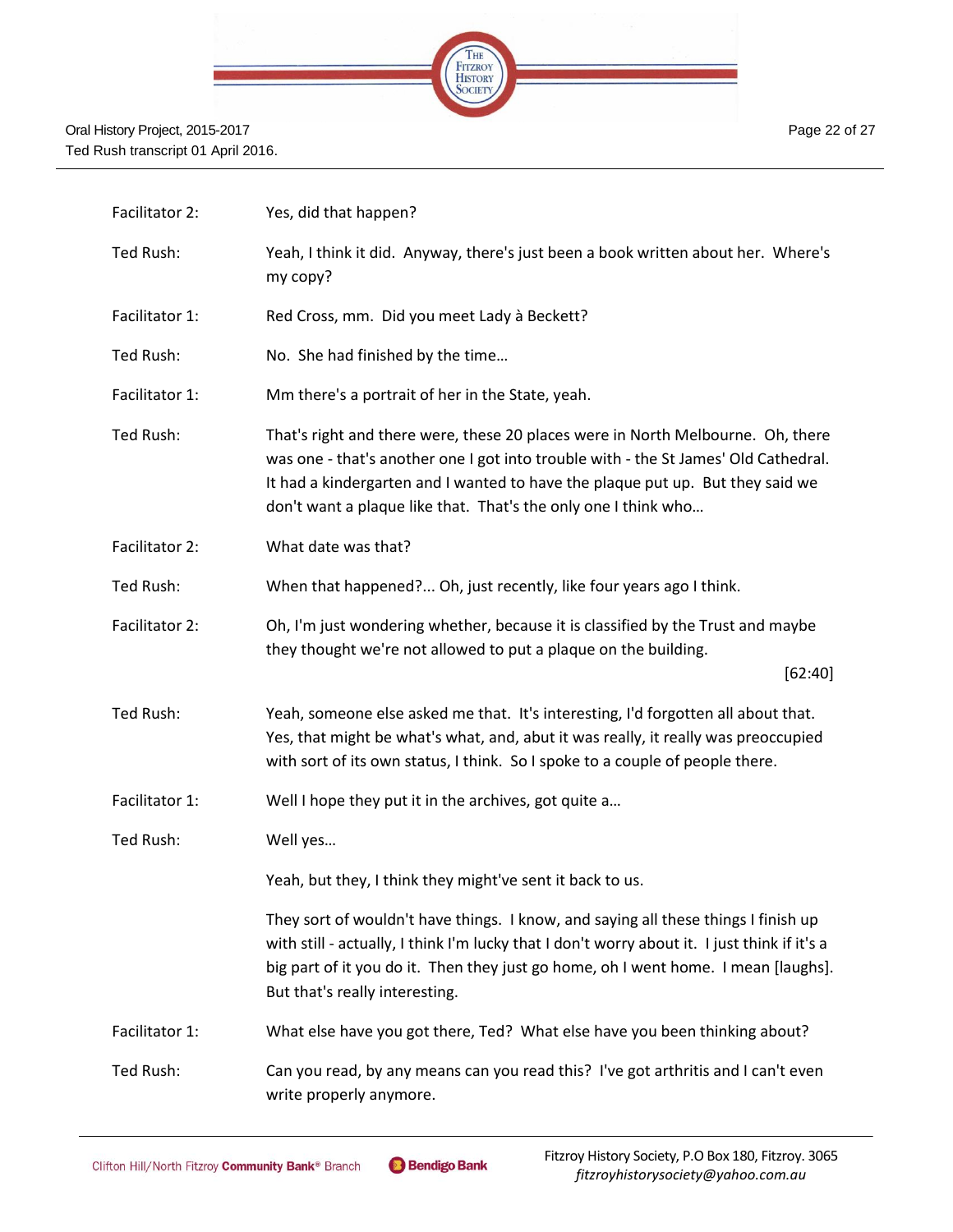

| Facilitator 1: | I think, Ted, you might be better at writing. Oh it's, you're writing is better.                                                                                                                                                                                                                         |
|----------------|----------------------------------------------------------------------------------------------------------------------------------------------------------------------------------------------------------------------------------------------------------------------------------------------------------|
| Ted Rush:      | But that's all just a whole lot of things and if you were interested in any you'd<br>have a look at because some of them I ran out of space.                                                                                                                                                             |
| Facilitator 2: | Could we type it up and                                                                                                                                                                                                                                                                                  |
| Ted Rush:      | Well, you certainly could but I don't know that that's                                                                                                                                                                                                                                                   |
|                | [64:19]                                                                                                                                                                                                                                                                                                  |
| Facilitator 1: | So I'm just trying to pick out some key words here to, mm. Shopping.                                                                                                                                                                                                                                     |
| Ted Rush:      | Yes, shopping. I didn't get very far with shopping. We didn't - we didn't have - we<br>didn't deal with any shopping things I remember when I was on council.                                                                                                                                            |
| Facilitator 1: | No, but for you as a resident                                                                                                                                                                                                                                                                            |
| Ted Rush:      | Oh yes for me as Well we had, of course, one of Melbourne's best butchers,<br>Jonathan. You know Jonathan?                                                                                                                                                                                               |
| Facilitator 2: | Oh, yes of course. That's Collingwood though.  In Smith Street, Collingwood, yes.                                                                                                                                                                                                                        |
| Ted Rush:      | Yes, just across, yes.                                                                                                                                                                                                                                                                                   |
|                | Well that's the trouble, only the boundary line, you see. We were always very<br>pleased about that. There were never very many complaints that I was aware of<br>about the shopping business.                                                                                                           |
| Facilitator 1: | So you would've strolled down to Smith Street to the green grocers, butchers                                                                                                                                                                                                                             |
| Ted Rush:      | Mm. We had a green grocer. We had small butchers. Coles was there and it left<br>until it came back now and I hope - I don't want to go and yell at them, but<br>anyway, the windows at the second level, all had people's laundry out in the sun.<br>Look up and what do you see first? Ladies panties. |
|                | [65:57]                                                                                                                                                                                                                                                                                                  |
| [Laughter]     |                                                                                                                                                                                                                                                                                                          |
| Ted Rush:      | Now I'd like to, I'm not a But in the interests of the - because it was dreadful<br>that that all was knocked down. It didn't need to be.                                                                                                                                                                |
| Facilitator 1: | Yes, but that was a few years ago. This is the second regeneration of it, isn't it?                                                                                                                                                                                                                      |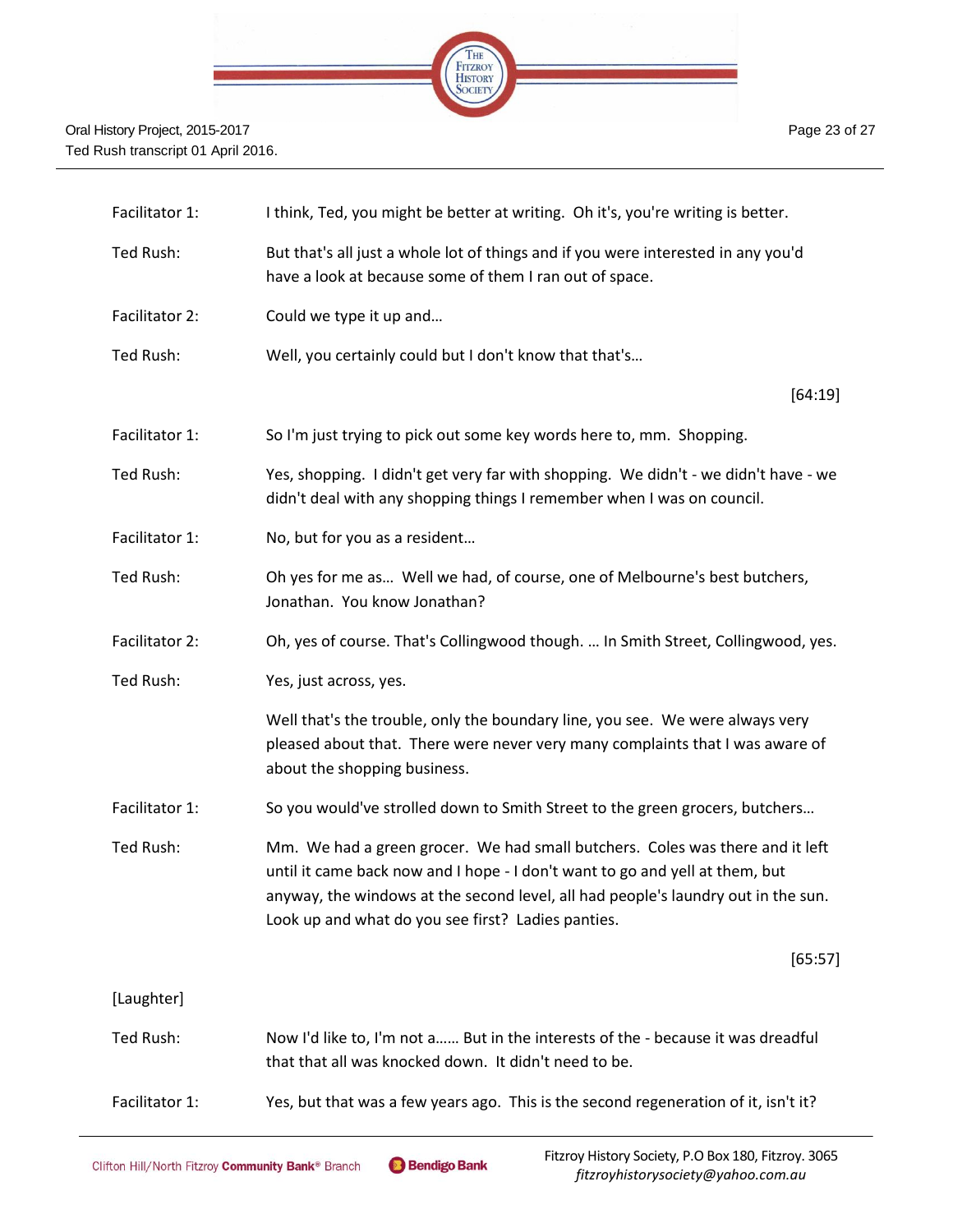| <b>FITZROY</b><br><b>HISTORY</b> |  |
|----------------------------------|--|
|                                  |  |
|                                  |  |

| Ted Rush:       | Yes.                                                                                                                                                                                                                                                                                                                                                                                                                                                                                                                                                                                                                 |
|-----------------|----------------------------------------------------------------------------------------------------------------------------------------------------------------------------------------------------------------------------------------------------------------------------------------------------------------------------------------------------------------------------------------------------------------------------------------------------------------------------------------------------------------------------------------------------------------------------------------------------------------------|
| Facilitator 1:  | Yes, so your supermarket shopping or grocery shopping would've been?                                                                                                                                                                                                                                                                                                                                                                                                                                                                                                                                                 |
| Ted Rush:       | Well that was, we had only Woolworths. So we didn't  Get many alternatives,<br>and certainly the big buildings down here are still, many of them are still there.<br>It's really a worrying business for everybody because they can't be used for very<br>much ordinary life. See I was interested when we saw the, when the man spoke<br>at the meeting about when Val Moon was there. That was, you see that was one<br>of the big buildings which had been fully occupied, but I think a lot of these other<br>ones have probably not even in the past been fully occupied except for sort of<br>rubbishy things. |
|                 | Right now, oh, I don't know why I have trouble with these names. The ones who<br>built their, they've built behind now. There's a huge amount of change going on.<br>They've been the                                                                                                                                                                                                                                                                                                                                                                                                                                |
| Facilitator 1:  | Oh, down on Wellington Street                                                                                                                                                                                                                                                                                                                                                                                                                                                                                                                                                                                        |
| Ted Rush:       | Yes.                                                                                                                                                                                                                                                                                                                                                                                                                                                                                                                                                                                                                 |
| Facilitator 1:  | or Little Oxford Street.<br>[67:38]                                                                                                                                                                                                                                                                                                                                                                                                                                                                                                                                                                                  |
| Ted Rush:       | No, no on this side, on - it was Paterson's, Paterson's.                                                                                                                                                                                                                                                                                                                                                                                                                                                                                                                                                             |
|                 | But it's interesting that, when I read that question I thought well, I don't really<br>know very much about it at all. You see now, but again they're on the<br>Collingwood side. We've now got a very good Muslim business with all                                                                                                                                                                                                                                                                                                                                                                                 |
| Facilitator 1:  | Oh, that's Sonsa.                                                                                                                                                                                                                                                                                                                                                                                                                                                                                                                                                                                                    |
| Ted Rush:       | Yes.  Turkish                                                                                                                                                                                                                                                                                                                                                                                                                                                                                                                                                                                                        |
| [Over speaking] |                                                                                                                                                                                                                                                                                                                                                                                                                                                                                                                                                                                                                      |
| Facilitator 1:  | With halal, with halal meat?                                                                                                                                                                                                                                                                                                                                                                                                                                                                                                                                                                                         |
| Ted Rush:       | Yeah, yes. They're doing very well, I think, and                                                                                                                                                                                                                                                                                                                                                                                                                                                                                                                                                                     |
| Facilitator 2:  | Well, during the time that you were on the Council a lot of work was done<br>providing sort of social services through the Council. I don't think they do that<br>now.                                                                                                                                                                                                                                                                                                                                                                                                                                               |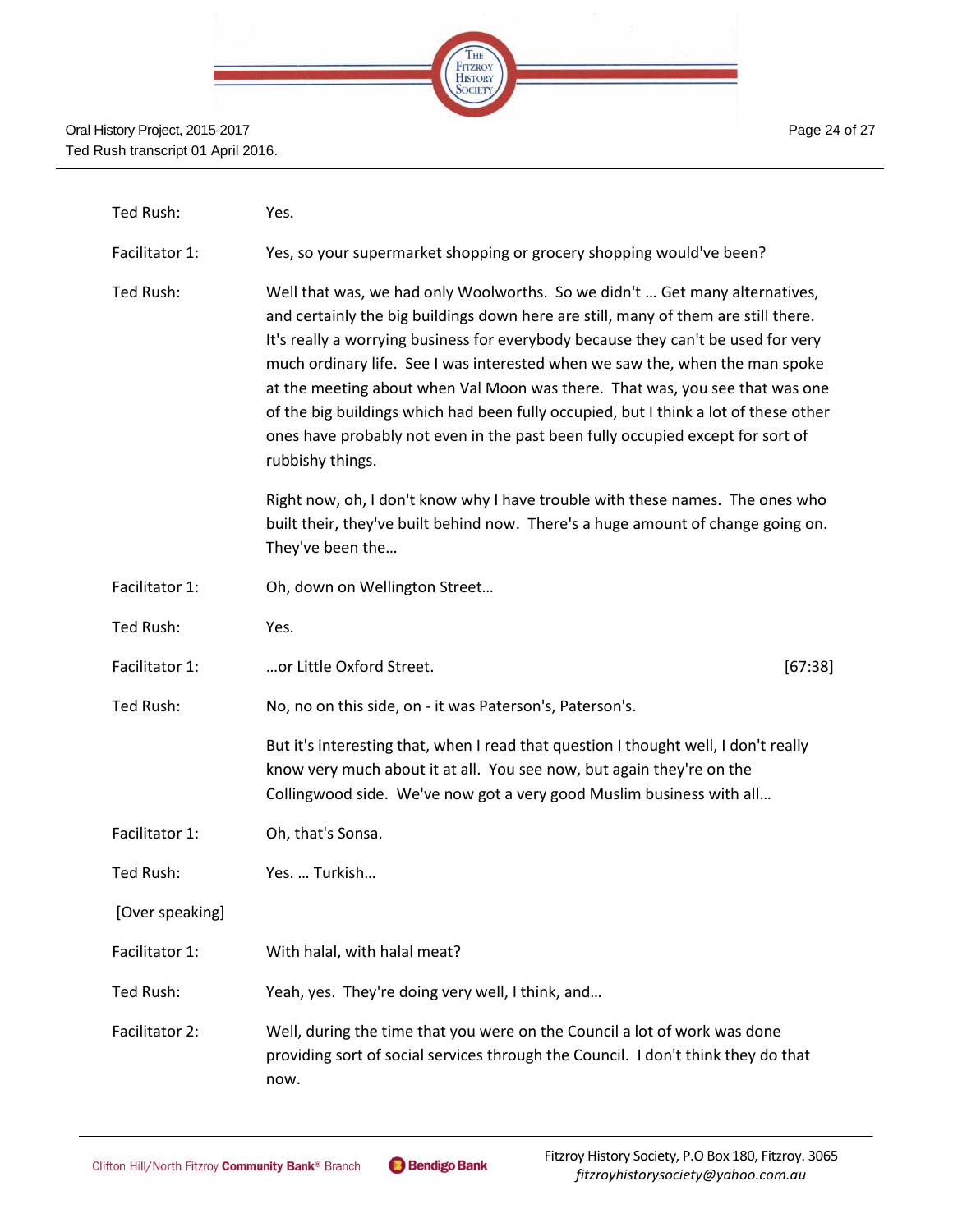

| Ted Rush:      | Well they're still doing it a bit, I've got a cousin who's now 93 and she refuses to<br>do anything but manage her own affairs and she's in touch with Richmond<br>Council. They're not as generous as they used to be, I don't think.                                                                                                                                                                                                                                                                                                                       |
|----------------|--------------------------------------------------------------------------------------------------------------------------------------------------------------------------------------------------------------------------------------------------------------------------------------------------------------------------------------------------------------------------------------------------------------------------------------------------------------------------------------------------------------------------------------------------------------|
| Facilitator 2: | But do you remember those days, being that there was particular problems with<br>social, with council trying to deal with social                                                                                                                                                                                                                                                                                                                                                                                                                             |
|                | [69:07]                                                                                                                                                                                                                                                                                                                                                                                                                                                                                                                                                      |
| Ted Rush:      | Well we had trouble with the Aborigines which should never have, never ever<br>have happened, and they moved, they sat on the Fitzroy side of the street. All the<br>Fitzroy people in the end got rid of them to be on the other side, just on the other<br>side of the street.                                                                                                                                                                                                                                                                             |
| Facilitator 1: | But the City of Yarra still says no drinking in the street.                                                                                                                                                                                                                                                                                                                                                                                                                                                                                                  |
| Ted Rush:      | Yes. They're not bad, though. The Aborigines are not causing any fuss at the<br>moment.                                                                                                                                                                                                                                                                                                                                                                                                                                                                      |
| Facilitator 1: | You've got here, Ted, not seeing with difficult association in your notes here,<br>about the Aborigines.                                                                                                                                                                                                                                                                                                                                                                                                                                                     |
| Ted Rush:      | Yes.                                                                                                                                                                                                                                                                                                                                                                                                                                                                                                                                                         |
| Facilitator 1: | So when you first came to live here                                                                                                                                                                                                                                                                                                                                                                                                                                                                                                                          |
| Ted Rush:      | Oh, well they were in that gang I mentioned. There were several of them and<br>there was one, Nancy, she was - there was Big George and Nancy. I don't think<br>they had anything in common with them except being part of that show. You see,<br>another thing, a strange thing that happened was that Mr Leascue who was about<br>three or four houses up, he was murdered down here in, oh way back. Just after I<br>was on the Council I think. But anyway he, they never ever found out who killed<br>him either. He was with his wife and daughter and |
| Facilitator 1: | Was there a strong police presence around? A strong police presence?                                                                                                                                                                                                                                                                                                                                                                                                                                                                                         |
| Ted Rush:      | No, not too. Not very much, no. There was a famous, another of these - I know, if<br>you tell me to shut up I will, but [laughs] - but it was interesting that when the<br>nuns were in here, there was a young Aborigine called - what's his name? It'll<br>come to me, I'm sure. Anyway, he was a nuisance of the first order, he was drunk<br>and he would cause trouble and he - and one day I was here at home. Normally I<br>would've been at work, but I was home here, and I bang, bang, bang on the door                                            |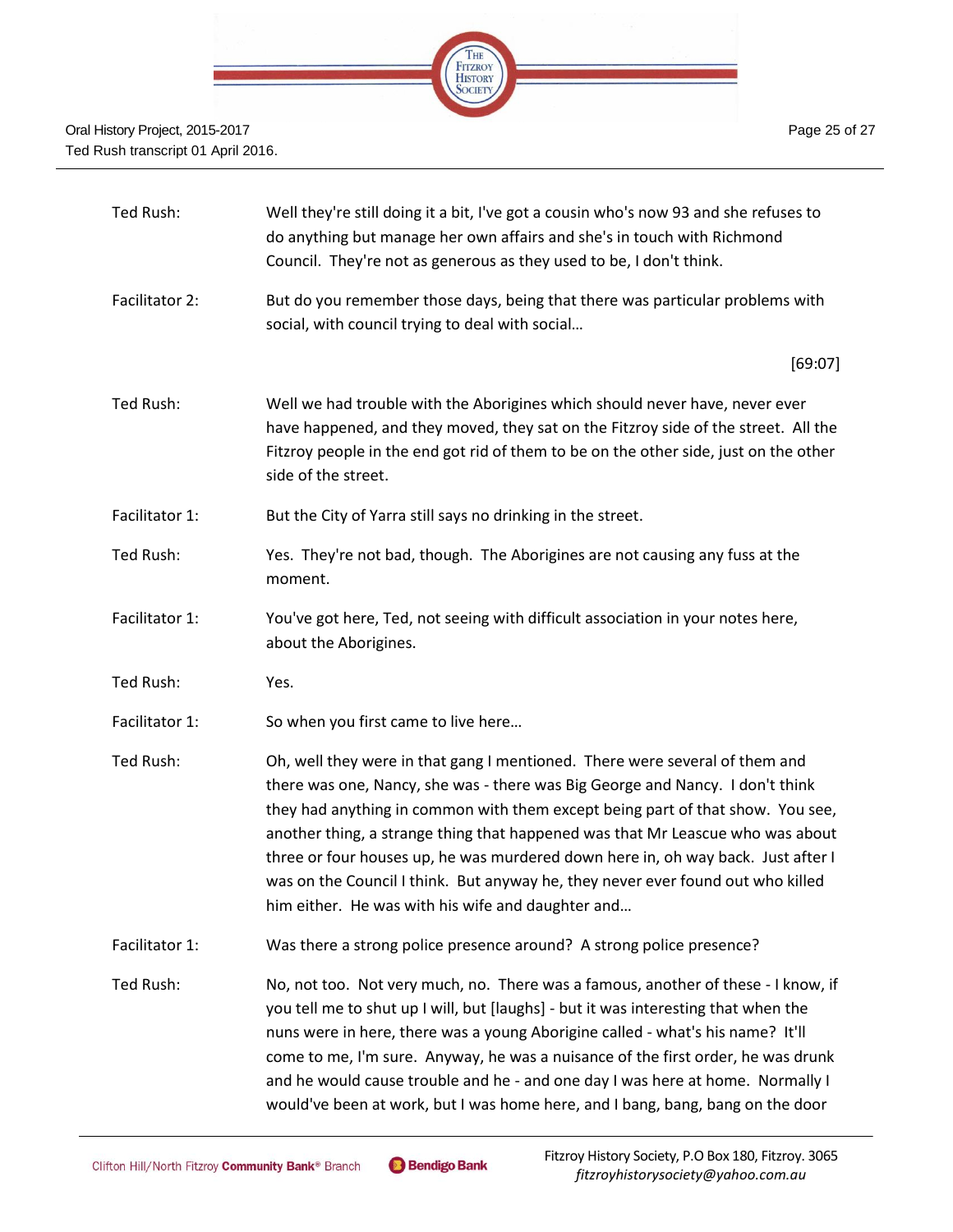THE FITZROY **HISTORY** SOCIETY

Oral History Project, 2015-2017 Ted Rush transcript 01 April 2016.

> to find two nuns. I said oh, hello, and they said oh, look we're in trouble. It's very difficult here. I said oh, what's happened?

> > [71:30]

They said oh, Leon's jumped [laughs], jumped over the fence and he's lying on the ground [laughs]. Anyway, what happened then was that the - and really, it was a comedy beyond belief in a funny sort of way, given that Leon was alright. But he just was lying there. So I then went out and had a look and low and behold Father Everstini - most amazing what happens in life - he was coming, he was involved with the nuns, with the Archbishop. But he, I said look, can you come and help and so he said yes, he said - he was a big man. He said oh, I can climb over the fence.

So he climbed over the fence and there was Leon, stunned. He wasn't injured. Nothing broken or whatever. But by that time we'd rung an ambulance and the ambulance came and the police came and [laughs] the police knew Leon from, they were on very common ground. So they can't get Leon up. The ambulance people were saying to him just get up, just get up, there's the - it was just amazing, anyway. We finally all finished up out there in the back street, in the Little Gore Street, and now the police said now, we've had enough Leon, get into the van. Wouldn't, stood there.

Leon, get into the van, and then came - the language has to be spoken - get into the fucking van. He jumped up and ran [laughs] and then the neighbourhood's like, this is the difficulty of sort of poor old Leon, oh. Yeah I can still, the nuns were there and we're all out there and [laughs]…

Facilitator 1: Well, you've obviously been very happy living around here, Ted. You're observations of the social fabric [laughs]…

Ted Rush: Yes, it's the social fabric well and truly here. But, and of course you see when I first came here there was a lady who ran the - and I don't know her name either but there was a wine bar and that made life even more complicated I think.

[74:12]

… it was just right here at the corner of, almost the corner of… Gore and Smith. Down there.

Facilitator 1: No, Gore and Smith don't cross.